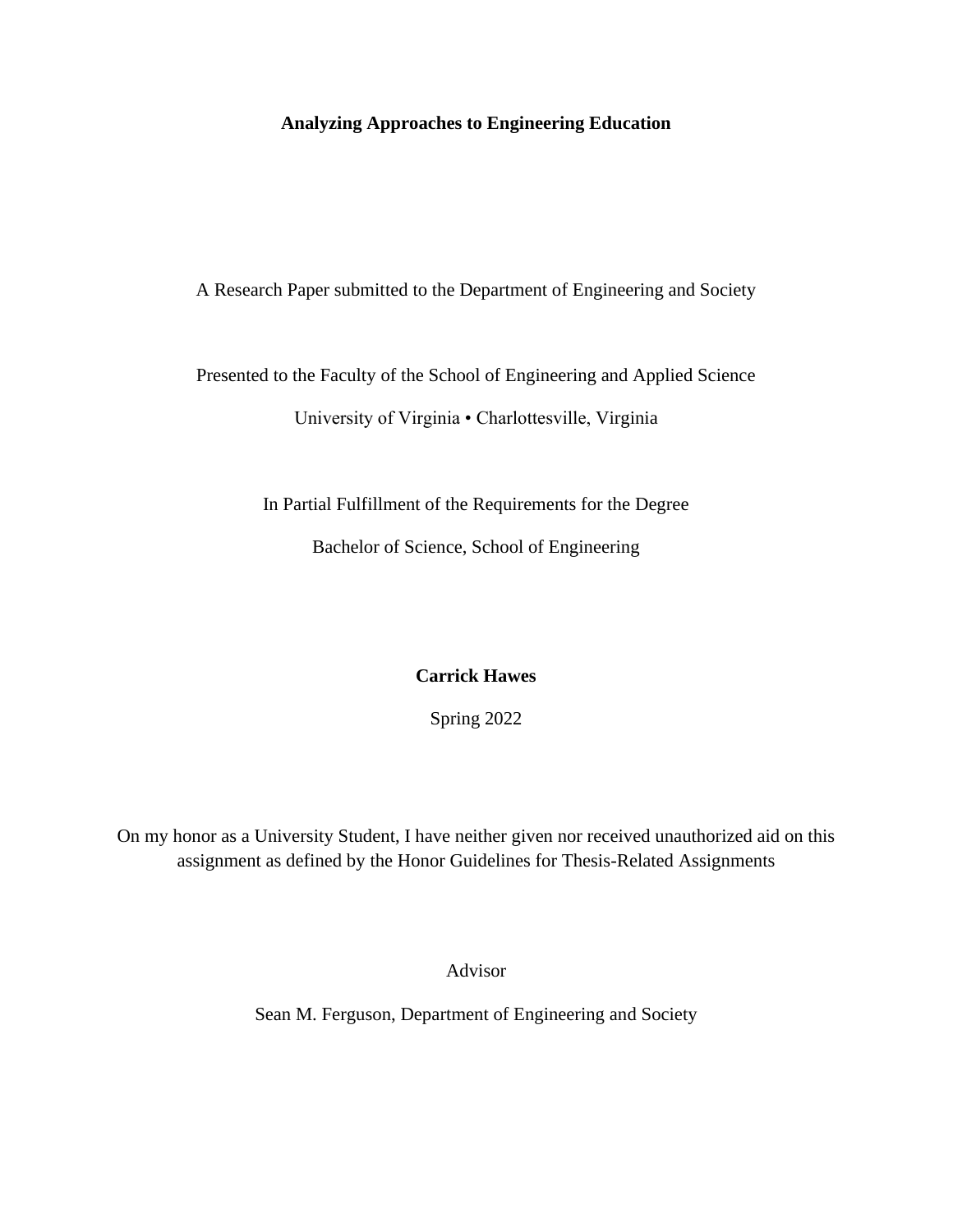#### **Analyzing Approaches to Engineering Education**

Engineering curriculums aim to adequately prepare students for future jobs and develop their ability to adapt to ever-changing technological environments. Institutions of higher education mainly do this through teaching their students problem-solving skills. However, this is not the only possible approach to engineering education. Some other perspectives maintain that engineering education should be holistic to broaden engineers' solution space, should teach corporate software and methodologies to attract more job recruiters, or should be more individualized since all people learn differently. My experiences attending the University of Virginia's (UVA) engineering school advocate for an engineering curriculum centered around teaching corporate software and methodologies. My first internship with SES Satellites opened my eyes to the corporate world. SES uses software (Bamboo, Docker, Ansible, etc.) and methodologies (Agile) that are commonplace among software companies. Despite this popularity, these software and methodologies were unfamiliar to me and created a steep learning curve. It felt like UVA's curriculum for engineers majoring in computer science left me unprepared for the workforce. Moreover, I later received a post-graduation, full-time offer from Leidos (which I accepted) mainly due to my experience using Ansible – a software that I learned to use at SES, not at UVA. Through these experiences, I gained a new and surprising perspective of engineering education: maybe (software) engineers should learn software and practices in use by a majority of companies instead of less relevant, fundamental (programming) knowledge. My new and old perspectives of engineering education are given context by the ideas expressed in David Hess and Benjamin Sovacool's "Sociotechnical Matters".

In Hess and Sovacool's work, the authors define technoscientific "imaginaries" as a framework that examines the collective assumptions and representations of sociotechnical order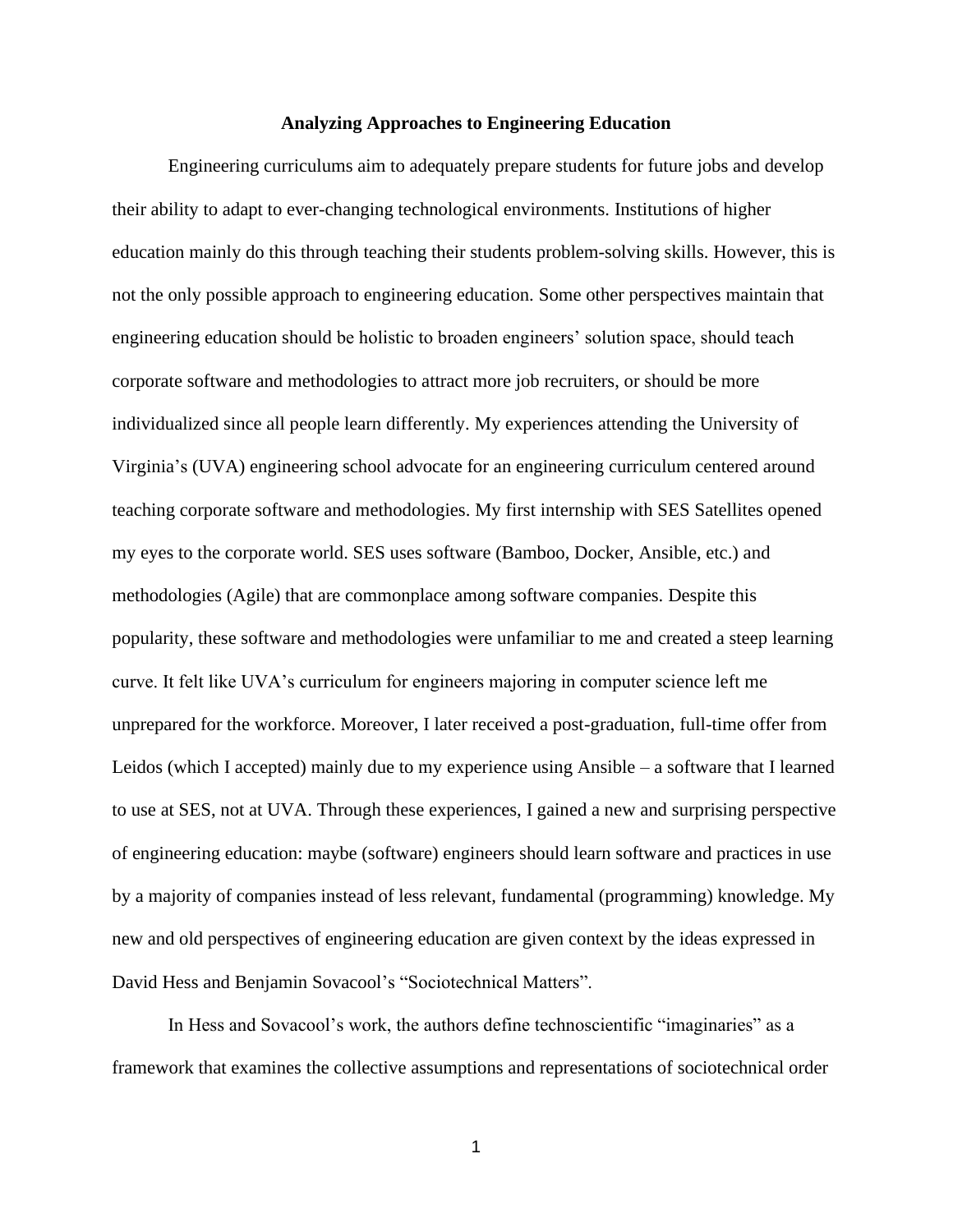(Hess & Sovacool, 2020). Here, the sociotechnical order is the education of engineers and the collective assumptions are the differing views of what engineers should learn in school. Stakeholders have built up claims for these views about what material is best for an engineer to learn. In order to objectively judge the topics around which engineering curriculums should be based, we must dissect each approach to education, observe potential biases, and evaluate the true advantages and disadvantages of each education strategy.

Many of these ideological battles on engineering education are fought in the realm of higher education. Stakeholders including universities/colleges, the Accreditation Board for Engineering and Technology (ABET), corporations, and students each have their own perspective on engineering education. It seems that universities feel responsible for engineers' long-term success such as helping their students obtain job security for 20-30 years postgraduation. In reality, students' current situations may call for different goals, like immediate monetary relief post-graduation. In such cases, students may not be able to make long-termminded decisions such as working unpaid internships or attending a graduate school. Instead, students may have to make short-term-minded decisions such as getting a lower-paying, provisional job straight out of college. This practical decision-making process challenges the goals set forth by universities for their students: is it best for universities to prepare their students for long-term career goals or to cater to their students' immediate needs? In order to answer this question, we must analyze the true responsibilities of institutions of higher education for their engineers.

### **Benefits and Shortcomings of Different Approaches to Engineering Education**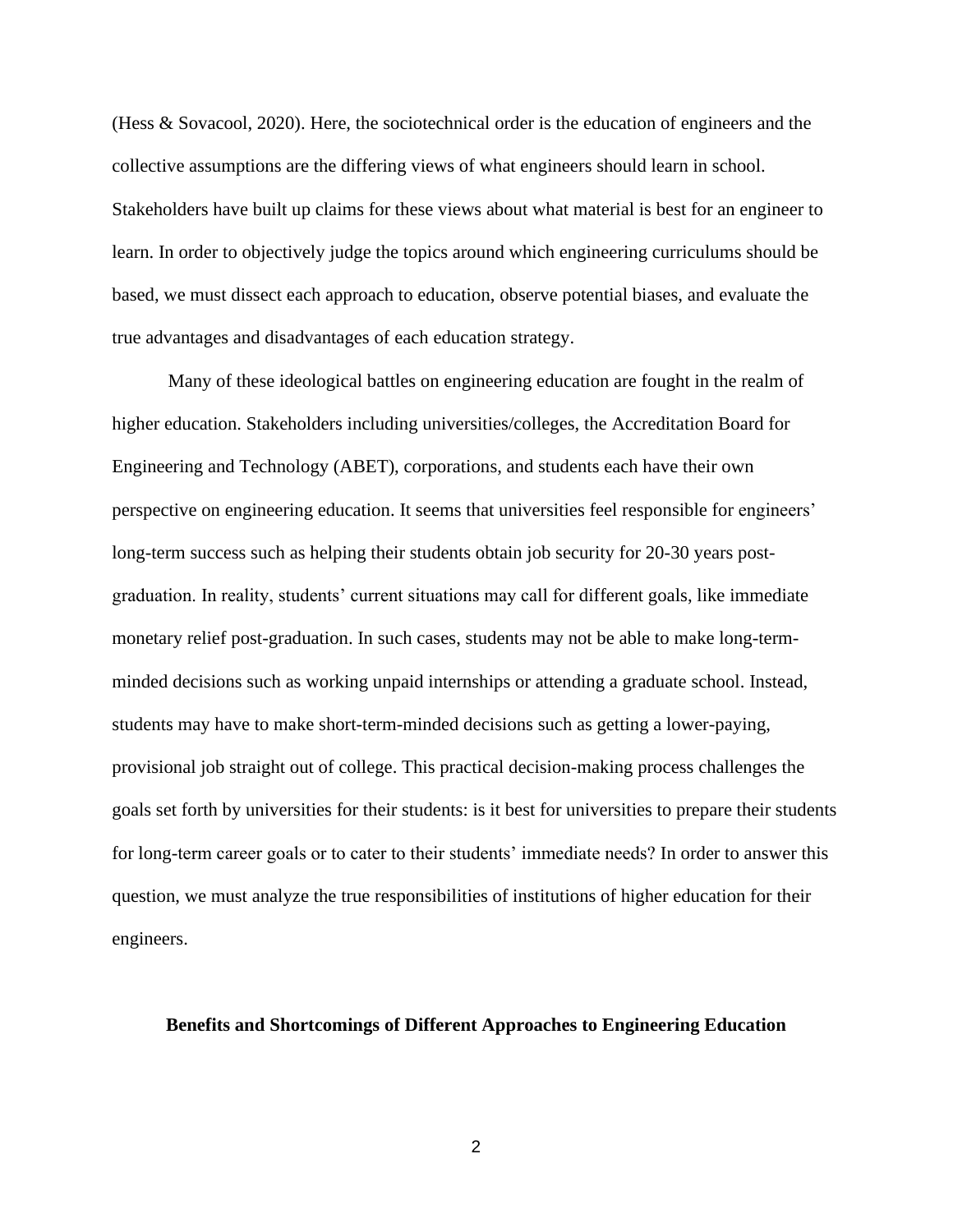There are many approaches to engineering education. The 4 major views being considered here are engineering curriculums that focus on problem-solving skills, a holistic education, company-specific skills, and individually-tailored learning. Each approach has strong and weak points. In examining the pros and cons of each perspective, it is useful to consider their long-term and short-term effects. The first approach we'll discuss centers around problemsolving skills. A literature review written by scholars at Universiti Teknologi Malaysia argues that technology is ever-changing, making it less critical for engineers to learn present-day technology and more critical for engineers to learn skills that will enable them to learn emerging technologies in the future. In this way, engineering students will be more prepared in the longterm when facing new and unforeseen challenges. Moreover, the article's authors argue that human errors are a major source of problems in the workplace. The authors believe that these mistakes can be reduced and easier detected by engineers that have well-developed problemsolving skills (Subramaniam et al., 2020). While beneficial in the long-term, this approach is more disadvantageous in the short-term since it is less concerned with teaching present-day technology. Thus, students must learn corporate software and skills on their own when entering the workforce. This can make it more difficult to obtain a job post-graduation and do well in that position once employed.

Similar to curriculums centered around developing engineers' problem-solving skills, the perspective advocating for engineers to receive a holistic education is also long-term oriented. Anders Buch, a professor at Aalborg University in Copenhagen, Denmark, asserts that "to solve real problems in substantive practices, […] narrow engineering skills and knowledge are not sufficient," (Buch, 2016, p. 2). Thus, some solutions can only be found by considering factors outside of those learned in a non-holistic engineering education. Moreover, all real-world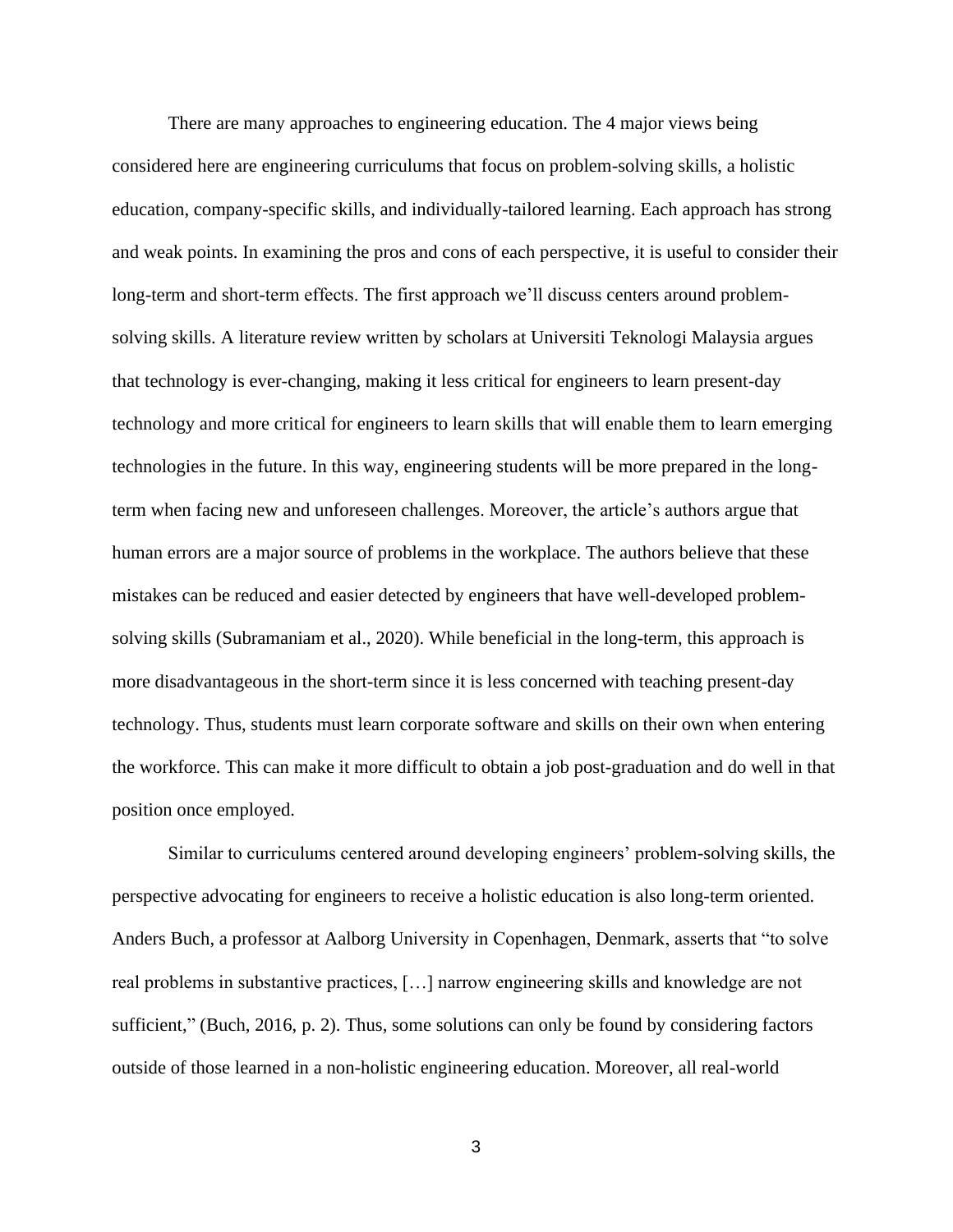problems are affected by external elements. If an engineering curriculum teaches students to factor these elements into their solutions for their future problems, it will make their solutions more realistically plausible (Buch, 2016). This approach to engineering education supports engineers' long-term success since it aims to improve the way engineers think about and address their future problems (even if those problems arise 20-30 years post-graduation). However, this approach falls short in the short-term. Corporations are not always concerned with their employees' long-term performances. Amazon, Google, and Mosaic are companies that employ engineers but have some of the highest recorded employee turnover rates (PayScale, 2021). These firms are less concerned with their workers' long-term capabilities and more concerned with their starting knowledge. This introduces yet another perspective.

Contrasting from the previous perspectives discussed, another approach to engineering education aims to satisfy short-term goals like teaching engineers commonly-used company software and methodologies. Engineers with this knowledge are more useful to companies in the short-term since there is no learning curve upon beginning employment. This attracts companies like Google since Google contracts more temporary workers than full-time workers, numbering "121,000 temps and contractors [and] 102,000 full-time employees" (Wakabayashi, 2019, para. 4). Moreover, learning company-specific software and methodologies does not limit engineers' immediate post-graduation job opportunities since these software and methodologies are so widely used. Docker, Ansible, and Agile are examples of software or methodologies that are pervasive among software companies. According to the DZone Container Trend Report, 2019 saw 20% of global organizations run container services like Docker and Kubernetes (a similar software) and 2023 expects this percentage to rise to 70% (DZone, 2021). Likewise, over 16,349 companies started using Ansible in 2021 and many other companies use software similar to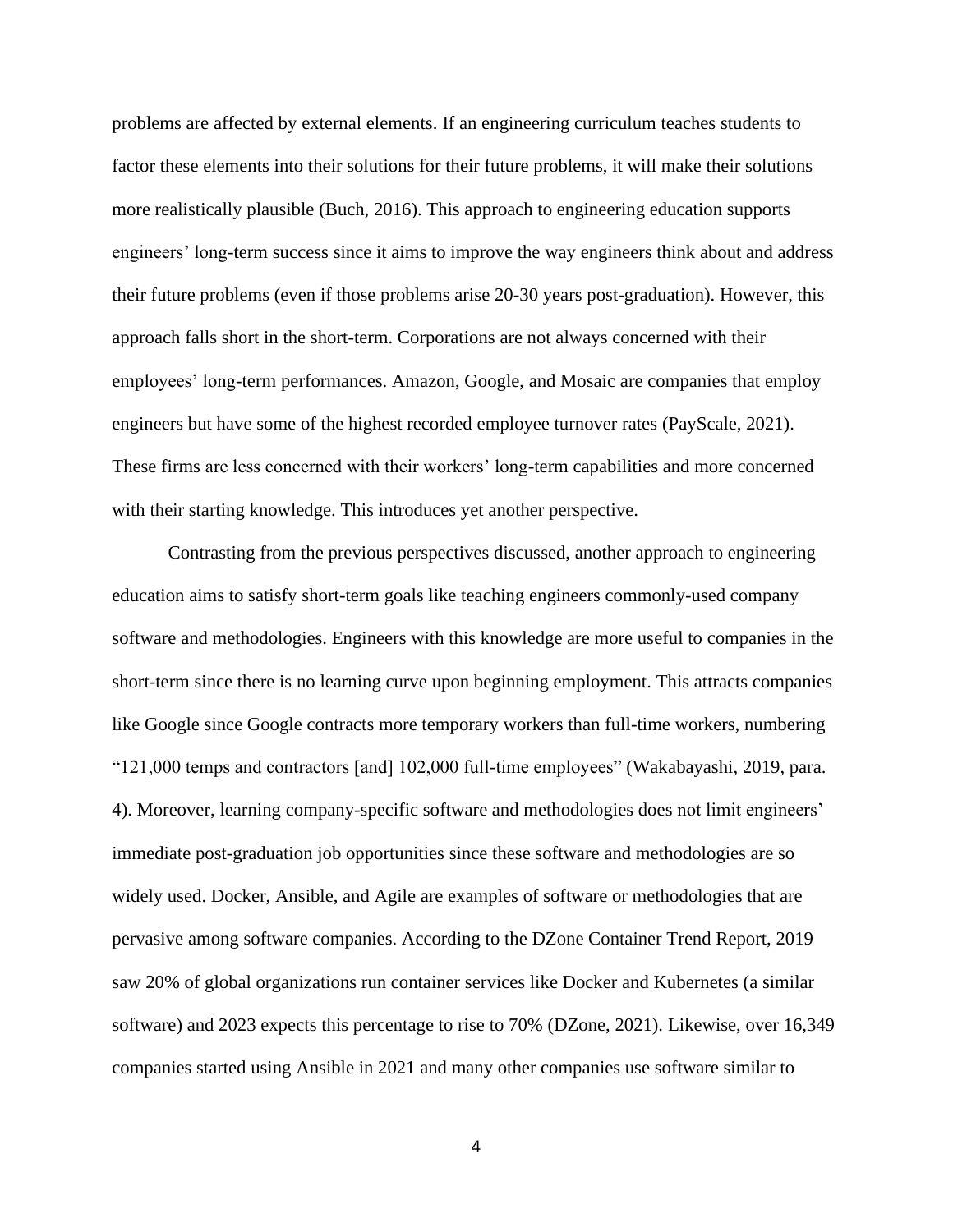Ansible like Chef and Perforce (Slintel LLC, 2022). Furthermore, the 15<sup>th</sup> Annual State of Agile Report documented that 94% of the companies surveyed practice Agile (Digital.ai, 2021). Despite these advantages, the benefits of this approach to engineering education diminish in the long term. There is no guarantee that the software and methodologies prevalent today will continue to be used by most companies for 10-20 years post-graduation. Students of this curriculum will have to use the new tools that emerge in the workforce, but their education may not have developed their problem-solving skills well enough to be able to learn how to use those tools.

The last perspective centralizes engineering education around a student's needs. The jobrelated needs of students vary from person to person and can be influenced by their (and their family's) current situation, especially financially. A study conducted for the Journal of Applied Psychology found that students from lower social classes cannot get well-paying jobs as easily as students from higher social classes (DeOrtentiis et al., 2021). Since students from lower social classes may need to financially support themselves and/or their family, it may be beneficial to focus their education around immediate job preparation rather than around long-term goals like problem-solving skills or getting a holistic education. Moreover, student-tailored curriculums are not limited to students from lower social classes. All people are unique, which means that different learning strategies suit some people better than others. Furthermore, students are at different stages in their career process while in college: some students have clear career aspirations and others are undecided. Why should a student who has forever dreamt of being an astronaut take a religion class? However, this mindset is sometimes considered myopic. If, after joining the workforce, this interstellar dreamer suddenly realized they have no interest in going to space but gained no experience in other fields from their education, they might be stuck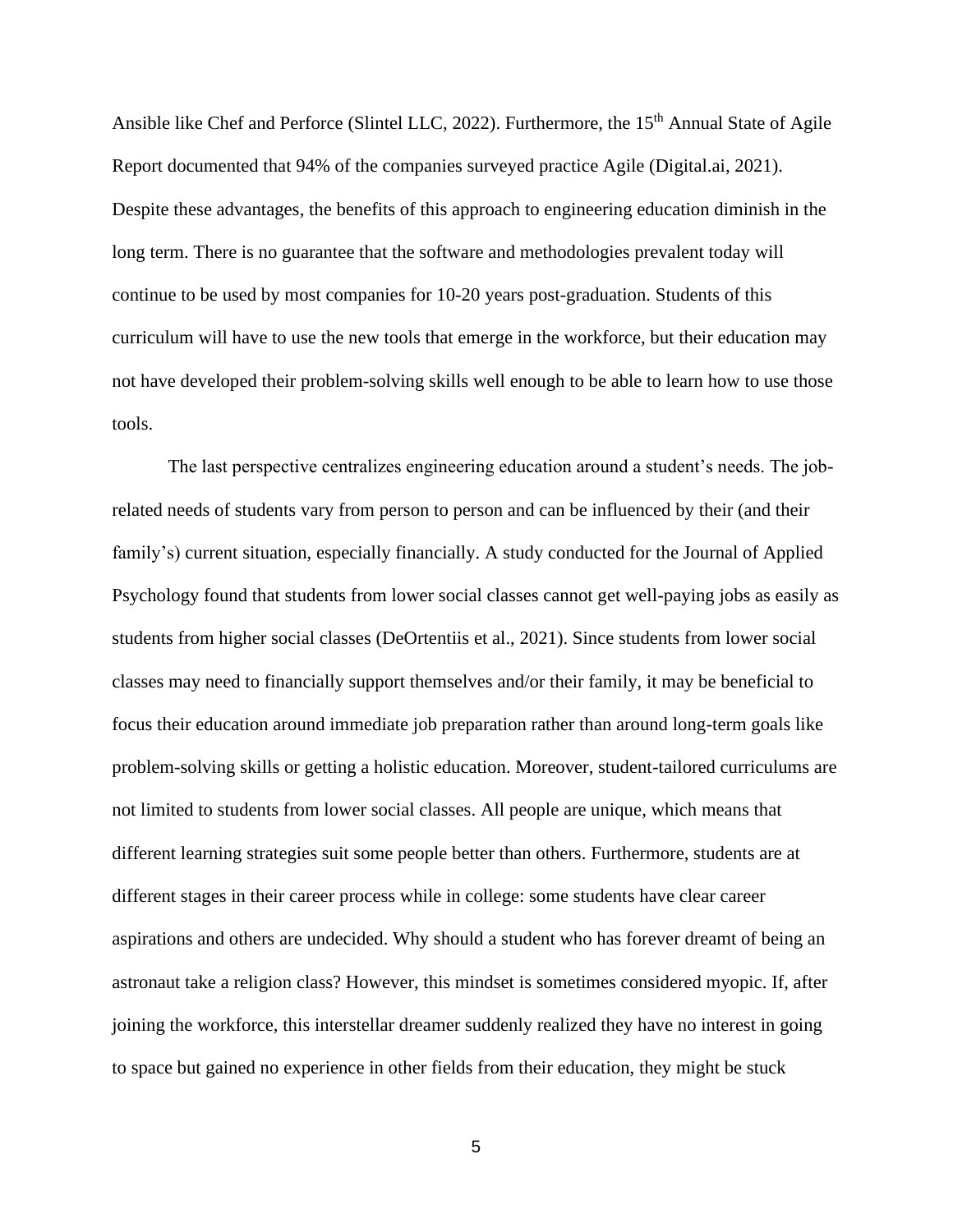working an unfavorable career for 10-20 years post-graduation. Thus, these students may not be as prepared in the long term.

## **Stakeholder Views on Engineering Education**

We observe above that each approach to engineering education has benefits and drawbacks. We want to determine which learning strategy maximizes the gains and minimizes the costs for engineers. Stakeholders have built up various claims for which curriculum suits engineers best. Their claims are integrated into engineering curriculums in several ways. One way is through donations. An NPR article "Ayn Rand Studies on Campus, Courtesy of BB&T" explains how BB&T Bank (now known as Truist Financial) donated money to 25 colleges for multiple years in order to start programs at those colleges that center around teaching Ayn Rand's books and economic philosophy (Davis, 2008). Another way through which stakeholders influence engineering education is through sponsored events like coding competitions. For example, the annual HooHacks competition at the University of Virginia (where I am currently enrolled) is often sponsored by corporations like Leidos, Northrop Grumman, Capital One, Palantir, Google, Microsoft, and more (HooHacks, 2022). Such events help shape the experiences of engineering students, thus illustrating more ways that these corporations influence engineering students' learning. Alumni can also shape engineering students' learning in the forms of guest speaking during classes, advising current students, connecting students to networks of different people, and more.

However, we will mainly focus on how stakeholders influence engineering curriculums through ABET. ABET creates the rulebook by which all college engineering curriculums must abide. ABET's engineering curriculum requirements support various perspectives of engineering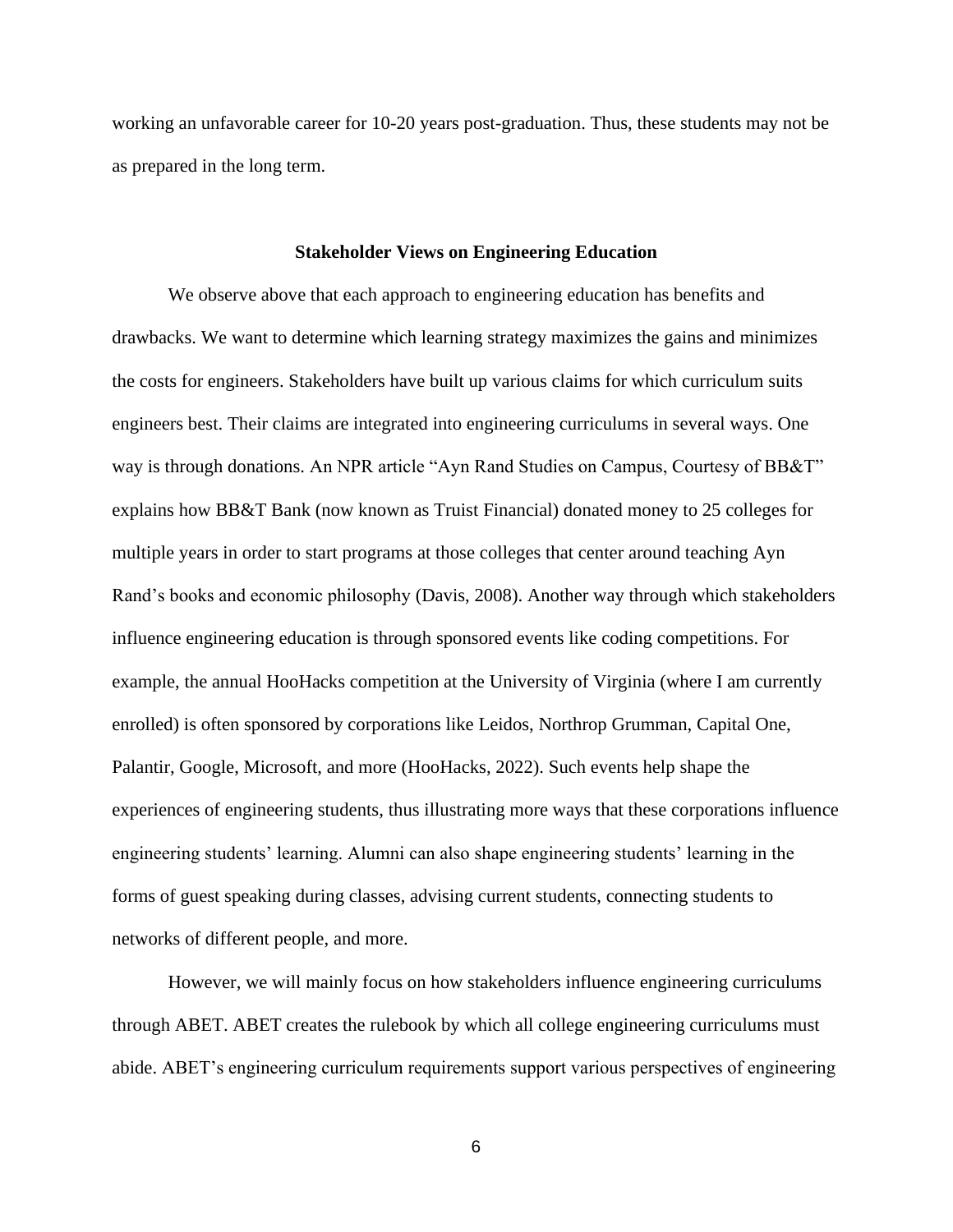education. Some necessary student outcomes listed by ABET include students developing abilities to "produce solutions that meet specified needs with consideration of public health, safety, and welfare, as well as global, cultural, social environmental, and economic factors" and "recognize ethical and professional responsibilities [and] consider the impact of engineering solutions in global, economic, environmental, and societal contexts" (ABET, 2021, para. 21). Returning to Anders Buch's work, we can see that these goals align well with the objectives of holistic engineering curriculums, which consider issues like "sustainability, global warming, health, and security" and involve learning an overlap of "cultural-discursive, material-economic, and social-political" material (Buch, 2016, pp.  $2 \& 4$ ). By contrast, Erin Cech argues that ABET's goals center more around the ideology of depoliticization rather than holistic learning. Cech describes depoliticization as "the belief that engineering is a purely 'technical' space in which engineers design technological objects and system–a space devoid of socio-cultural complexities," (or in other words, devoid of holistic learning) (Cech & Sherick, 2015, pp. 205- 206). She believes that the previously mentioned ABET goals seemingly in support of holistic learning "demarcat[e the socio-cultural] contexts as separate outcomes," and thereby help "reproduce, rather than undermine, depoliticization," (Cech & Sherick, 2015, p. 209). These views are supported by ABET student outcomes focusing on completely technical goals, like gaining "an ability to identify, formulate, and solve complex engineering problems" and "an ability to acquire and apply new knowledge as needed using appropriate learning strategies" (ABET, 2021, para. 21). Thus, we can see that ABET gives some criteria more importance in its engineering curriculum requirements than other criteria.

Many of ABET's current engineering curriculum requirements are due to the goals of institutions of higher education. Universities strive to improve their students' long-term outlooks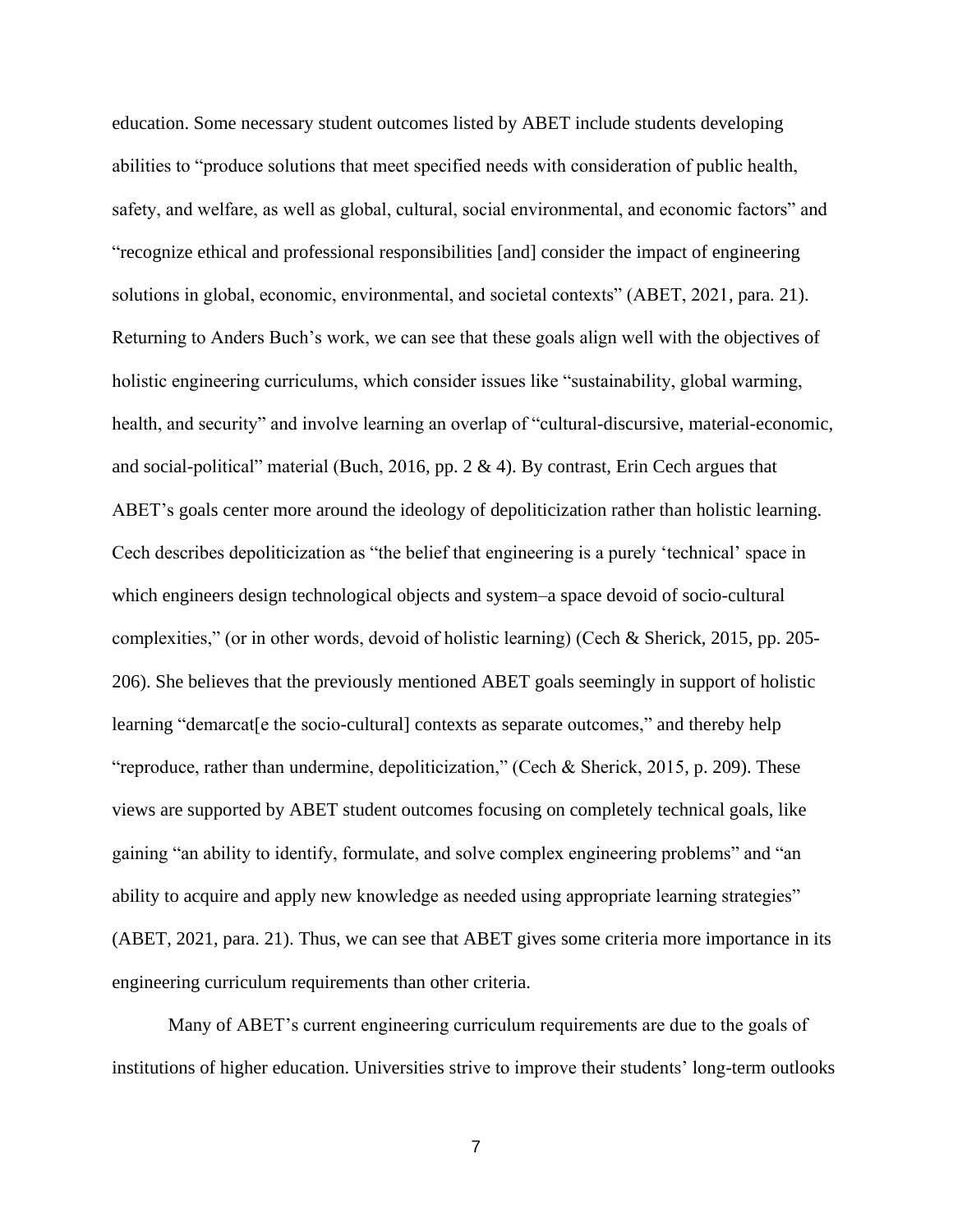since this is one way that universities can earn more revenue from their benefactors. The National Center for Education Statistics reported that in the 2018-2019 school year, postsecondary institutions received most of their funding from fees like student tuition, from the government, and from miscellaneous sources like gifts and sales (National Center for Education Statistics, 2021). The amount of funding universities receive from these sources is affected by the long-term success of college students because of the overall academic reputation it creates for the school. For example, students are more willing to pay higher tuition costs to attend a school if they know that they can make that money back and do well in their job(s) down the road. Moreover, the government funds universities so long as they continue to successfully prepare students for the current and future corporate world. Finally, gifts such as alumni donations are only possible if the alumni are financially stable in the long-term. These factors coalesce to create objectives that overall favor the long-term well-being of college students, such as in the form of well-developed problem-solving skills and holistic mindsets. With this in mind, we can again consider the true responsibilities of institutions of higher education. University funding is one possible explanation for why colleges are focusing on skills that help students in the longterm rather than skills they might actually need, such as those that provide some form of immediate relief. Teaching long-term assets like problem-solving and holistic skills might be useful for inflating students' post-graduation job salaries, thus improving colleges' reputations in the eyes of their benefactors. Comparatively, teaching short-term assets might not seem as essential to university patrons, potentially causing them to pull their funding.

Corporations are another stakeholder that attempts to influence ABET with its own preferences for engineering education. It can be useful for companies to hire graduating engineers that already have experience with the tools used by that company. A study conducted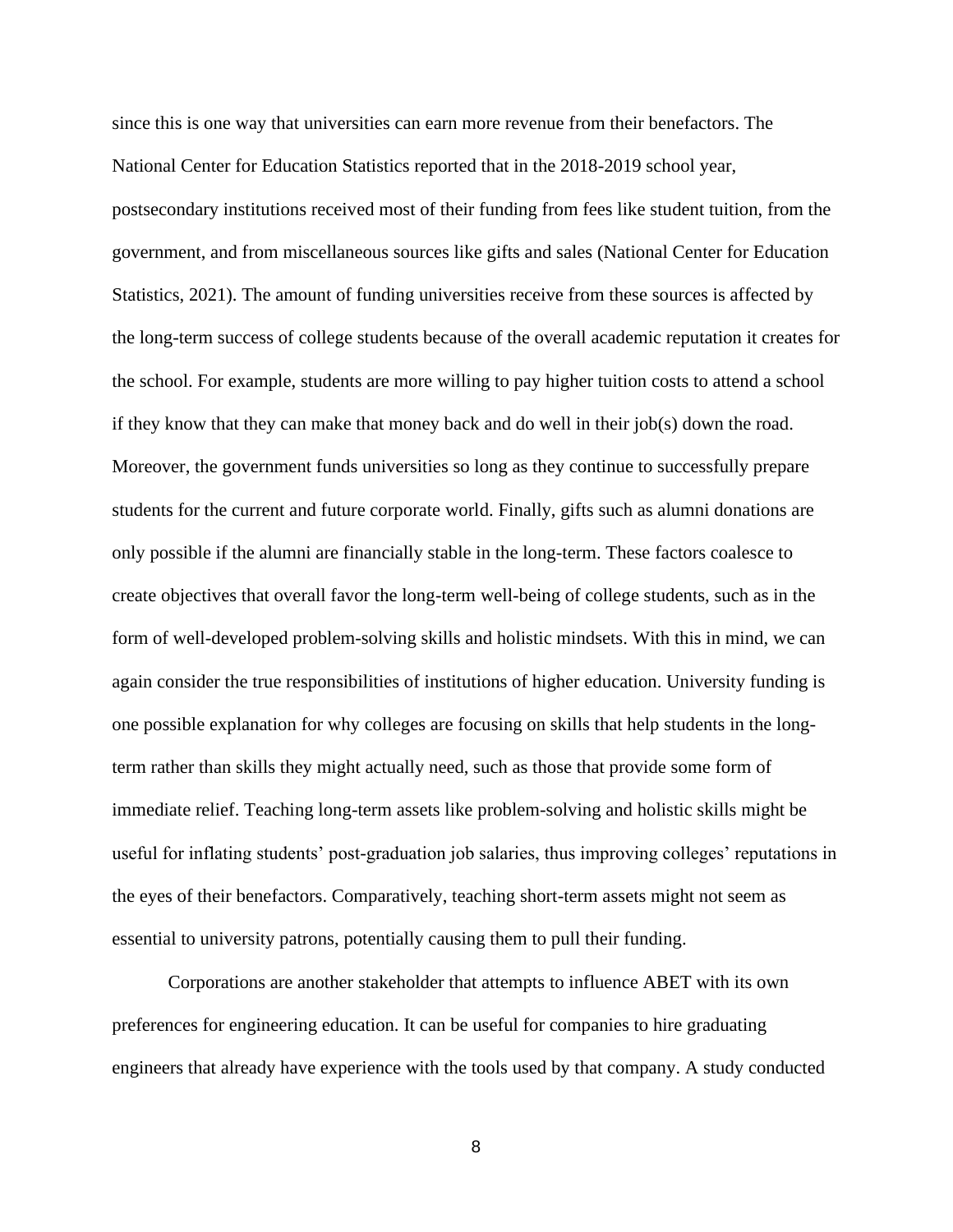by Oxford Economics found that without this prior knowledge, it takes about 29 weeks for a new hire in the IT or technology industry to reach the productivity level that is expected of a veteran worker in that role (Oxford Economics, 2014). This loss of productivity costs the company money. Over all industries, the 2021 Training Industry report concluded that on average, companies spend \$1,071 for each new employee's training (Freifeld, 2021). Moreover, it is not uncommon for engineering companies to hire workers for specific tasks or temporary work. As mentioned earlier, companies like Google, Amazon and Mosaic hire engineers but have high employee turnover rates. It makes more sense for these companies to hire new employees with prior experience using the tools involved in the project for which they are being contracted to start and/or finish. These considerations lead many companies to lean toward supporting engineering curriculums that teach their students company-specific skills, software, and methodologies.

However, not all engineering firms share this short-term mindset. Companies like G3 Technologies – a software firm where I was recently employed – focus on their employee retention rates. The Vice President of Engineering at G3, Andrew Park, believes that engineers only improve their technical skills by staying with one company and that the longest-serving G3 employees are his best (Hawes & Park, 2021). G3 Technologies centers its training programs around teaching new employees how to write efficient, reusable code. Thus, G3 is much more concerned about the long-term capabilities of its workers, like their fundamental and problemsolving knowledge, than their knowledge of G3 software and methodologies upon first coming into the job (Hawes & Park, 2021). Thus, not all companies share the same perspective as those with high employee turnover rates such as Google, Amazon, and Mosaic.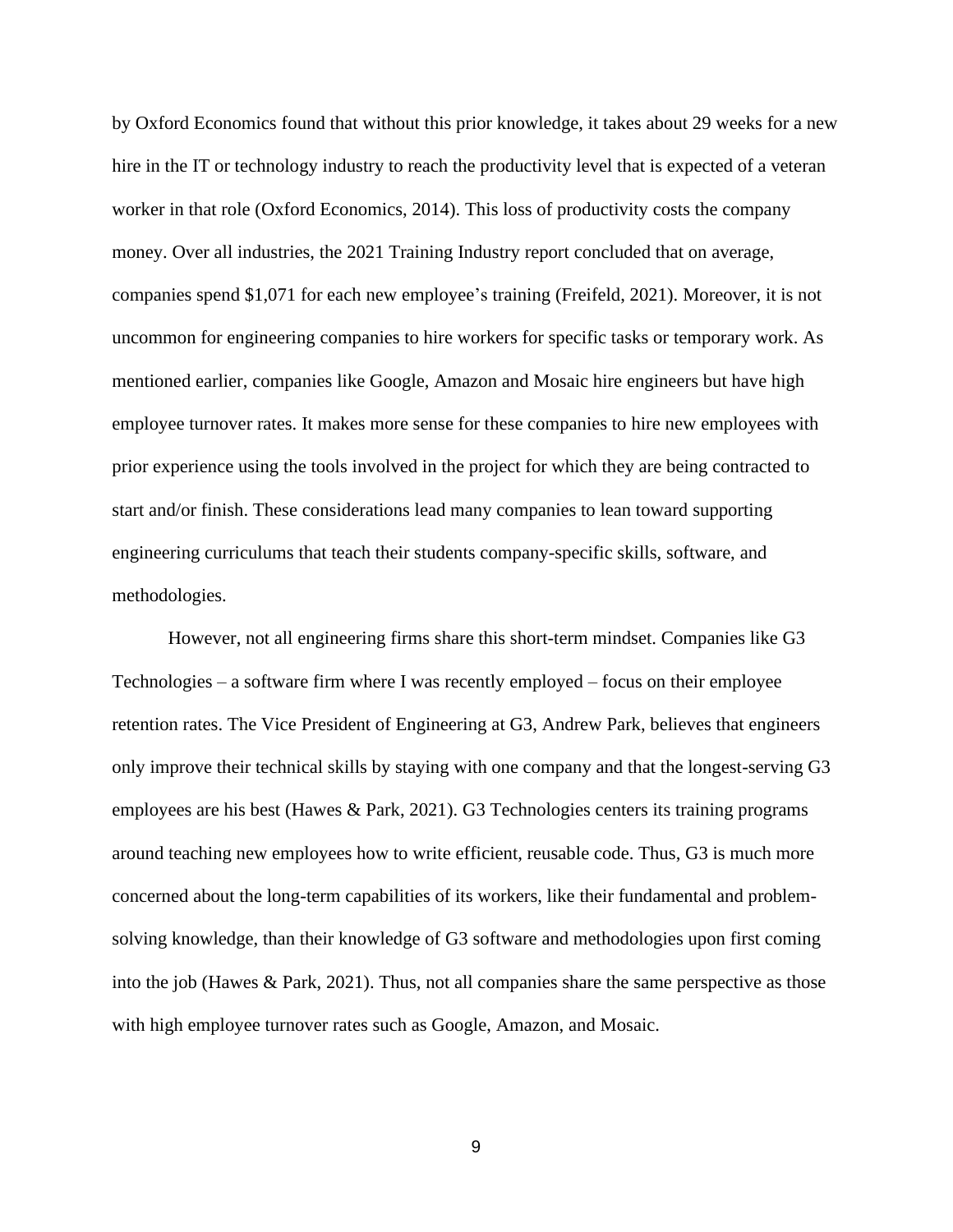Proponents of student individuality would argue that individually-tailored curriculums are best for engineers' learning. In "The Trouble with Passion", Erin Cech discusses the negotiation between varying student goals upon which engineering curriculums are built. Cech argues that students have been encouraged and/or shamed into believing their desires for a STEM degree are appropriate. The author contends that past goals for students have centered around obtaining job security and economic stability. Cech also states that newer sentiments, echoed by well-respected figures like Steve Jobs and reiterated by cultural expectations for individualism and self-fulfillment, have contrastingly pushed for the pursuance of student passions when job searching (Cech, 2021). Through this discussion, we see the influence that stakeholder pressure has on engineering students. When contemplating the true responsibilities of institutions of higher education for their students, we must examine whether the goals being fulfilled are actually objectives of the students rather than of the stakeholders coercing them. For example, we cannot assert that all students want to obtain job security or pursue their passions since their desires were susceptible to stakeholders' external pressures. Cech believes that there needs to be a dialogue between what students want and what students need. She feels that we do not know the nuance of students' ambitions and needs because no one has actually asked the students (Cech, 2021). Individually-tailored curriculums offer a solution to this dilemma as, unlike the other curriculum options we have discussed, they do not assume what students need and allow students to decide for themselves what they need.

#### **Engineering Curriculums that Disrupt Traditional Approaches to Engineering Education**

These stakeholders hold differing views for which approach to engineering education best suit engineers, regardless of whether or not their beliefs are based on personal gains. ABET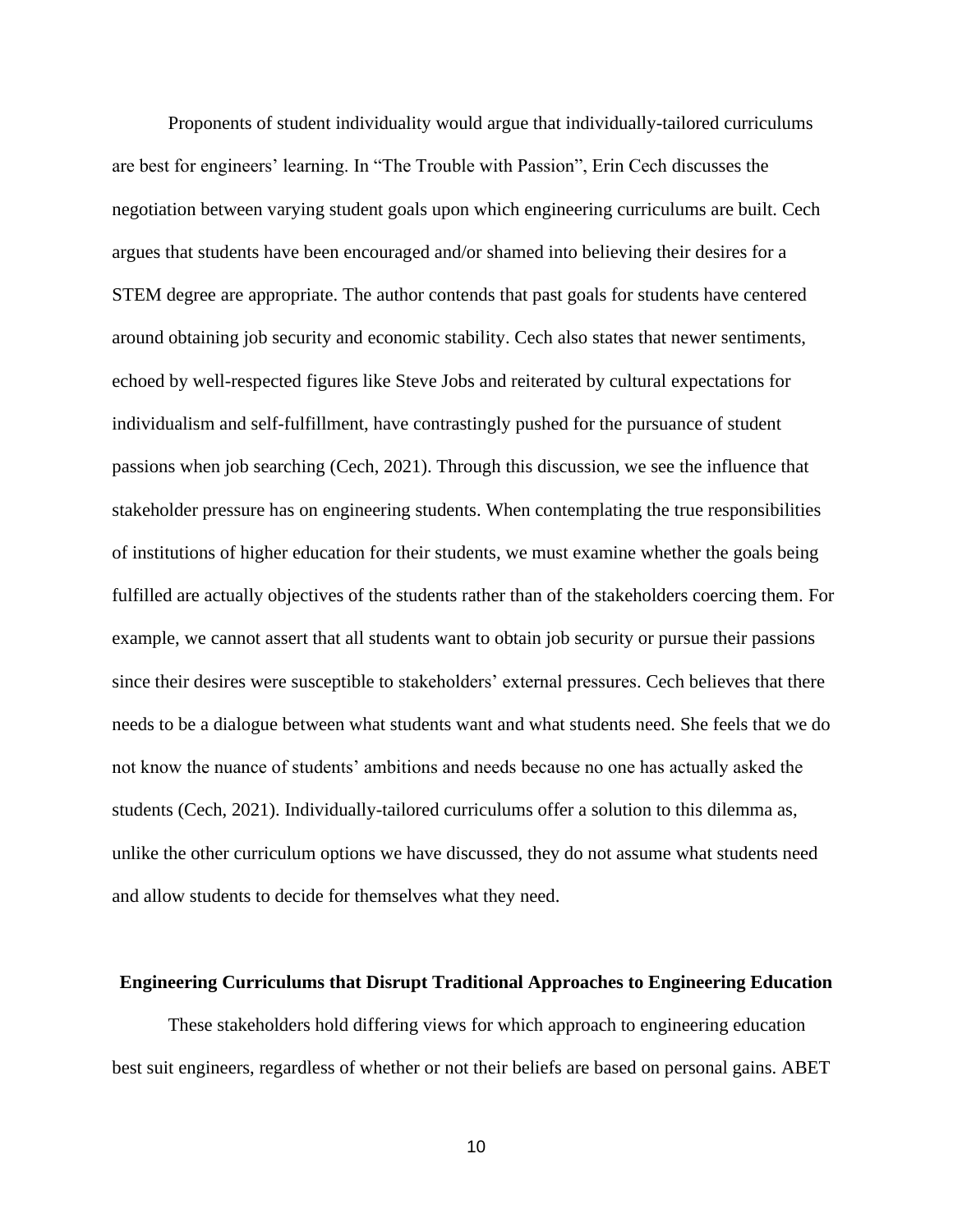determined that students' long-term preparedness – in the form of developing problem-solving skills and including holistic material – should be central to engineering curriculums. The committee also conducted studies that evaluated the effectiveness of their academical guidelines. ABET found that its policy to include more courses that teach professional and ethical responsibility in engineering curriculums had a positive effect. According to the report, "a statistically significant relationship [was discovered] between the amount of required applicable curriculum content [relating to ethics] and student performance on the professional ethics section of a nationally administered, engineering-specific examination," (Barry & Ohland, 2011, p. 386). Thus, the curriculum requirements ABET added in hopes of making engineering education more holistic and centralized around problem-solving are making a noticeable difference (Barry  $\&$ Ohland, 2011). Despite ABET's curriculum requirements, several colleges have implemented unique learning strategies that disrupt the traditional approaches to engineering education. It is valuable to see how other kinds of curriculums can work for engineering students even when not using conventional methods.

#### **Case Study: Northeastern University**

Northeastern University centralizes engineers' learning around corporations with its cooperative education (co-op) program. Northeastern's co-op program is "an educational model that provides students with opportunities to alternate periods of academic study and periods of full-time employment related to their academic majors and interests" (Northeastern University, 2021, para. 2). In other words, students take an internship for 6 months during the academic year instead of going to classes. This gives students hands-on experience within their field and teaches them valuable information about the workforce. Through this program, students can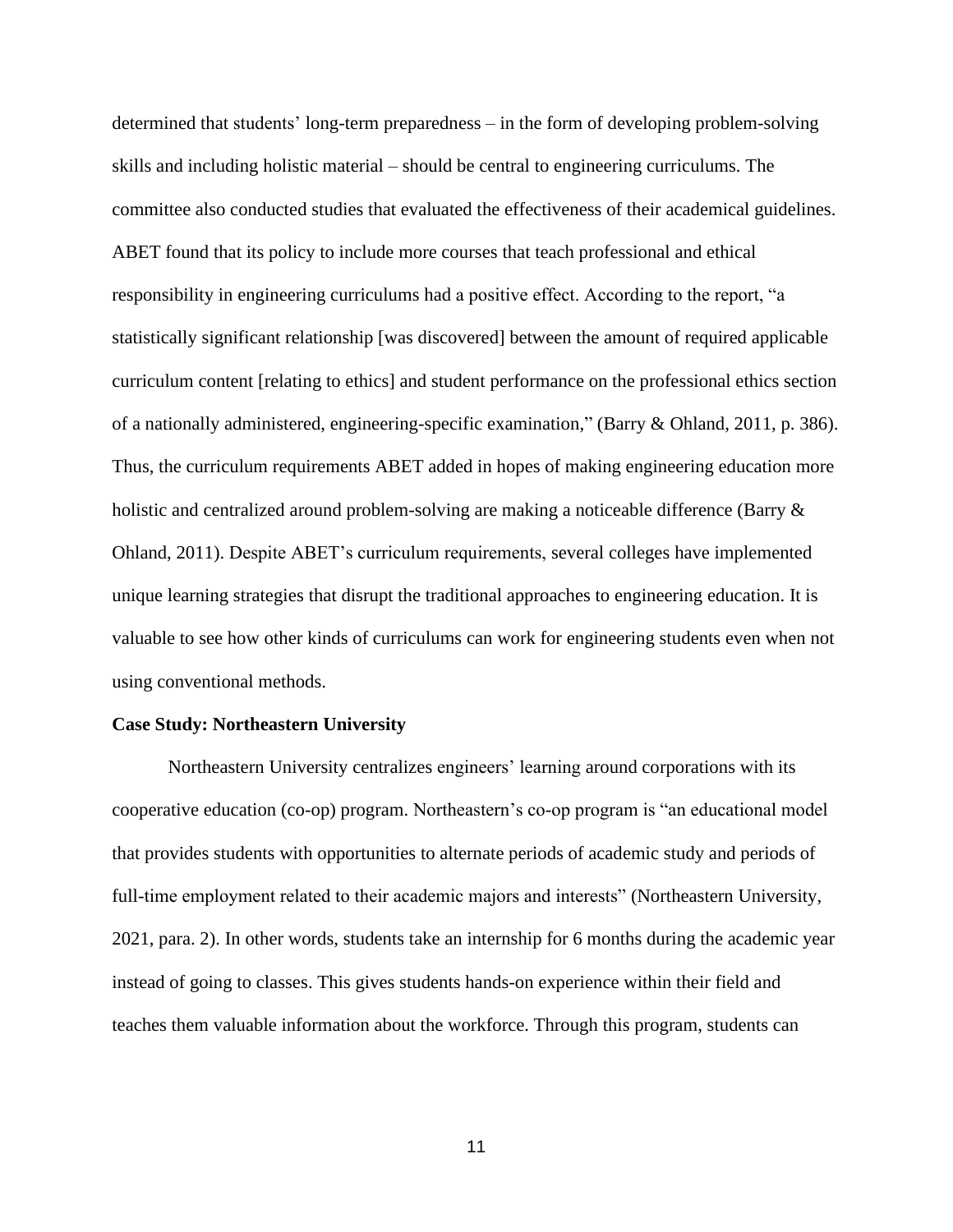learn the inner workings of a company such as company practices and tools and how to use those tools.

Herman Schneider was the originator of co-operative education. After working in a diverse span of fields such as architecture, railroad construction, and civil engineering, Schneider "saw engineering curricula of that time as merely an extension of traditional liberal arts education [and that] for technical students the classroom and outside would could be related" (Marston, 1961, p. 98). Schneider met opposition due to the perceived impracticality of his plan but eventually implemented a co-operative engineering education at the University of Cincinnati. In 1909, Frank Palmer Speare implemented a co-operative plan at a second institution known as the Polytechnic School of the Boston YMCA Evening Institute (which eventually became Northeastern University) (Barbeau, 1972). The program's initial implementation did not lead to an academic degree and students alternated between periods of classroom study and employment in Boston industrial companies on a weekly basis. The first year of this program had 4 participating companies and 8 students. The program had a large appeal in Boston, and by 1913, it had 14 participating companies, 107 students, and curricula for several more engineering fields (like civil and mechanical). The YMCA institute, which was at this point known as Northeastern College (and would be renamed Northeastern University in 1922), was authorized to grant degrees for its cooperative program in its Co-Operative School of Engineering in 1920. This engineering school was renamed Northeastern's College of Engineering in 1936 (Marston, 1961).

As time went on, Northeastern began to offer more co-op programs such as for industrial electrical, and chemical engineering. The engineering school continued to expand its roster of cooperating companies and enrolled students. Additionally, more schools were added to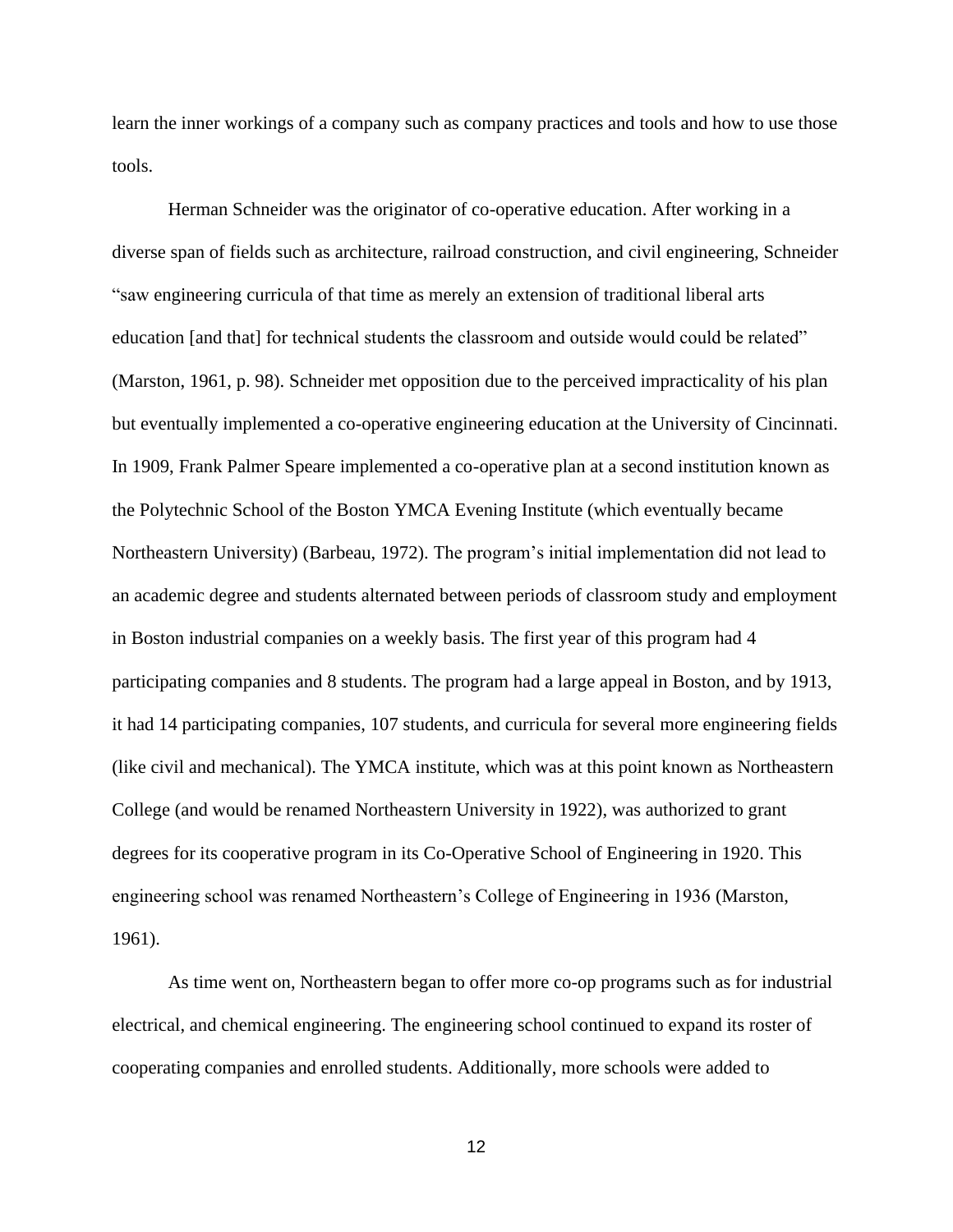Northeastern, such as the Colleges of Business Administration, Liberal Arts, and Education. These schools were built on the premise of the cooperative education plan, similar to the College of Engineering (Marston, 1961). Thus, corporations were able to gain a position in Northeastern schools' curriculums from the very beginning. Many of Northeastern's first students chose Northeastern for its unique cooperative education experience and were required by the university to participate in it (the university would also decide the employer for whom they would work), which is what allowed corporations to become such a critical stakeholder. Due to the importance of corporations in Northeastern's academic curriculums, Northeastern began to foster relationships with corporations by visiting employer sites to ensure co-op programs are running smoothly and by hosting dinner conferences with employers to discuss how the co-op programs could be improved (Marston, 1961). Thus, these corporations had significant influence over Northeastern's academic curriculums and resulted in adjustments to Northeastern's co-op programs like an increase in the length of the alternating work/study periods (alteration periods were eventually increased from 1 week to 10 weeks).

But why did employers ultimately agree to participate in Northeastern's co-op programs? During the Great Depression, employer sentiments about cooperative education was not favorable. Companies did not have enough jobs available to employ students and when they did, employees resented their student colleagues for taking the jobs of men trying to earn enough money to support their families (Marston, 1961). Eventually, sentiments changed when the job market boomed after World War II. Corporations needed extra manpower to keep up with rapid business and industry expansion, resulting in a greater willingness to hire students in co-op programs. This also resulted in students being assigned work that was more meaningful to the company than the work students had been assigned previously (Marston, 1961).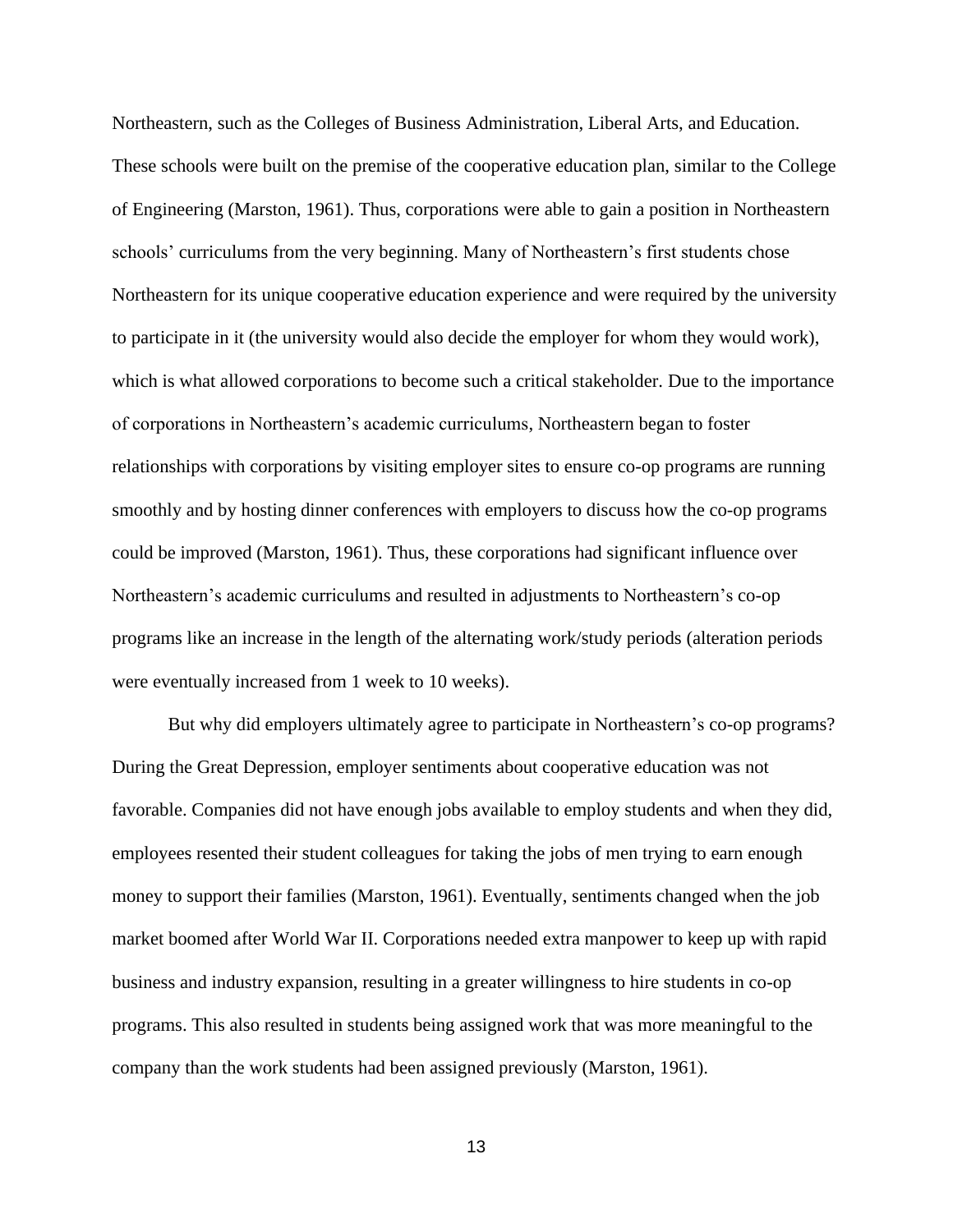As with all engineering schools, ABET is another critical stakeholder in Northeastern's engineering curriculum. A study was conducted to see how well the co-op programs at the University of Cincinnati and Northeastern adhere to ABET's engineering curriculum goals–if the co-op programs detracted from ABET's goals, then the schools' curriculums would need to be changed. A list of ABET's learning objectives for engineering students was assembled and students from Cincinnati and Northeastern were asked how well they thought they had learned each objective in their curriculums. At both universities, the study found that the co-op program actually strengthens the students' abilities in the learning areas set out by ABET. The report concluded that "[c]o-op learning goals have always mirrored the full range of ABET Criterion Three, including the technical and 'soft' skill attributes," and that "[t]he impact of cooperative education on the development of [ABET's learning objectives] within all engineering disciplines [is] realized across disciplines," (Canale et al., 2000, p. 5.145.24). Moreover, the authors even suggest that colleges without a co-op program implement one since they were shown to be so beneficial.

Today, Northeastern lets students choose their own employers and does not require but still strongly encourages its students to participate in its co-op programs, and many do. In 2021, the undergraduate engineering school at Northeastern placed 2,660 of its nearly 4,000 students in co-ops (Northeastern University, 2021). Furthermore, 96% of Northeastern's 2016 graduating class participated in at least one co-op, and 78% participated in 2 or more co-ops (Northeastern University, 2022). This unique program is helpful for engineering students' job search and careers. Northeastern reports that 90% of its graduating students are employed full time or enrolled in graduate school within 9 months of graduation. Furthermore, 50% of co-op participants receive return offers from their co-op employers (Northeastern University, 2013).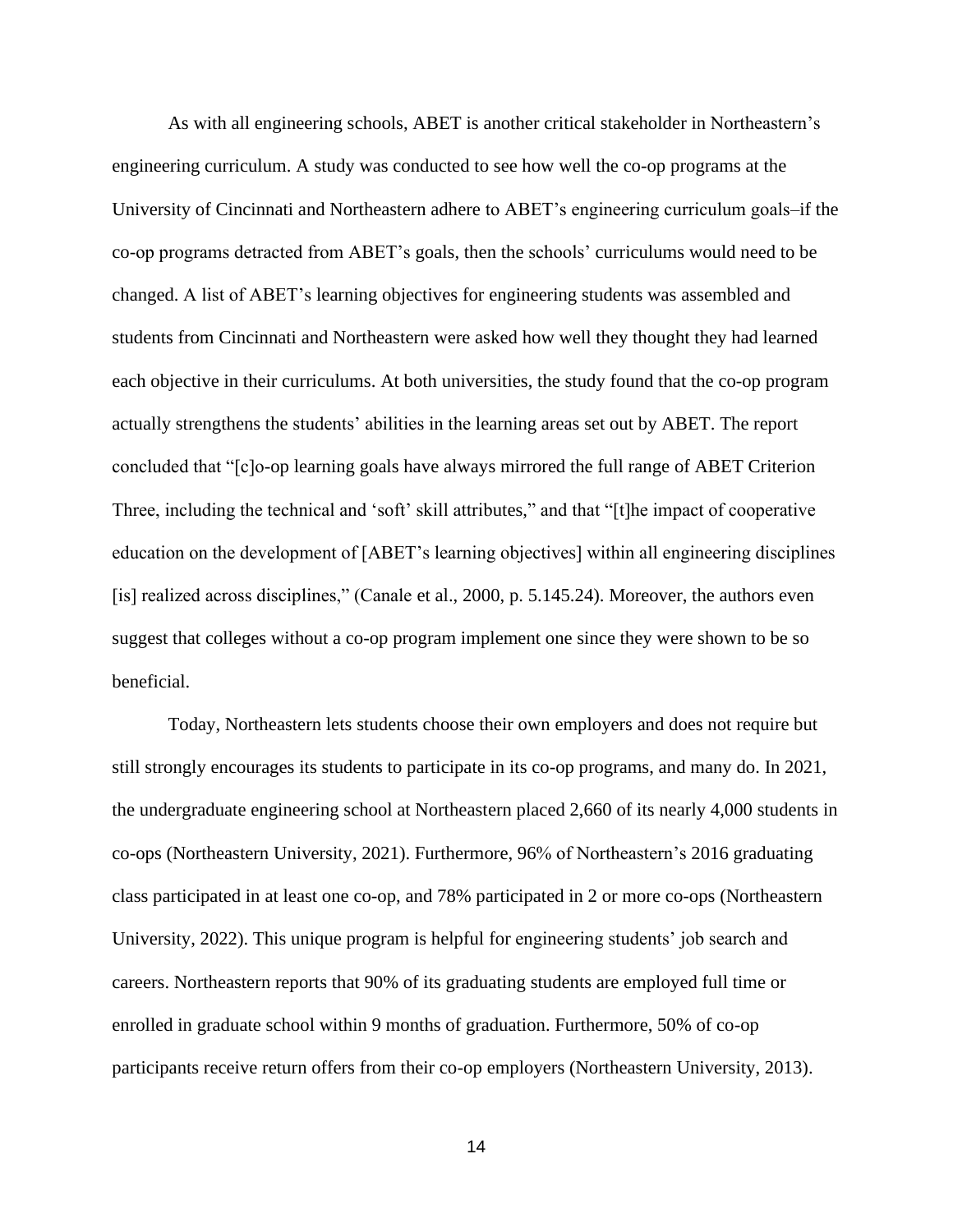### **Case Study: Purdue University**

Purdue University was founded in 1869 with the purposes of teaching agriculture and the mechanic arts (Purdue University, 2022). Like Northeastern, Purdue started as an engineering school. Unlike Northeastern, Purdue's beginnings were based on engineering education strategies that are more traditional. By the time Purdue decided to tailor its engineering curriculums to the needs of its students, the university had already established several majors within the engineering school such as mechanical, civil, chemical, electrical, etc. and multiple other colleges within the university including the schools of agriculture, architecture, medicine, science, and a graduate school, and more (Purdue University, 2022).

Among its traditional programs, Purdue's College of Engineering offers students the ability to major in common engineering fields, including mechanical, civil, electrical, chemical, computer, biomedical, and more. The school's uniqueness stems from its untraditional School of Engineering Education, which centralizes around the students' needs by allowing them to personalize their curriculums according to their interests. The School of Engineering Education "envisions a more inclusive socially connected and scholarly engineering education" and does this by "[r]e-imagining engineering education" (Purdue University, 2022, para. 1-2). The first part of this unique education is the First-Year Engineering program. This program gives students a generalized engineering experience so the students can determine which engineering field they should pursue in their career. Moreover, the School of Engineering Education consists of 2 divisions: multidisciplinary engineering and interdisciplinary engineering. The multidisciplinary engineering path is designed for future engineers with career goals that cannot be accommodated within one of the traditional engineering fields. The interdisciplinary engineering path is designed for students that want an engineering education but do not plan to practice engineering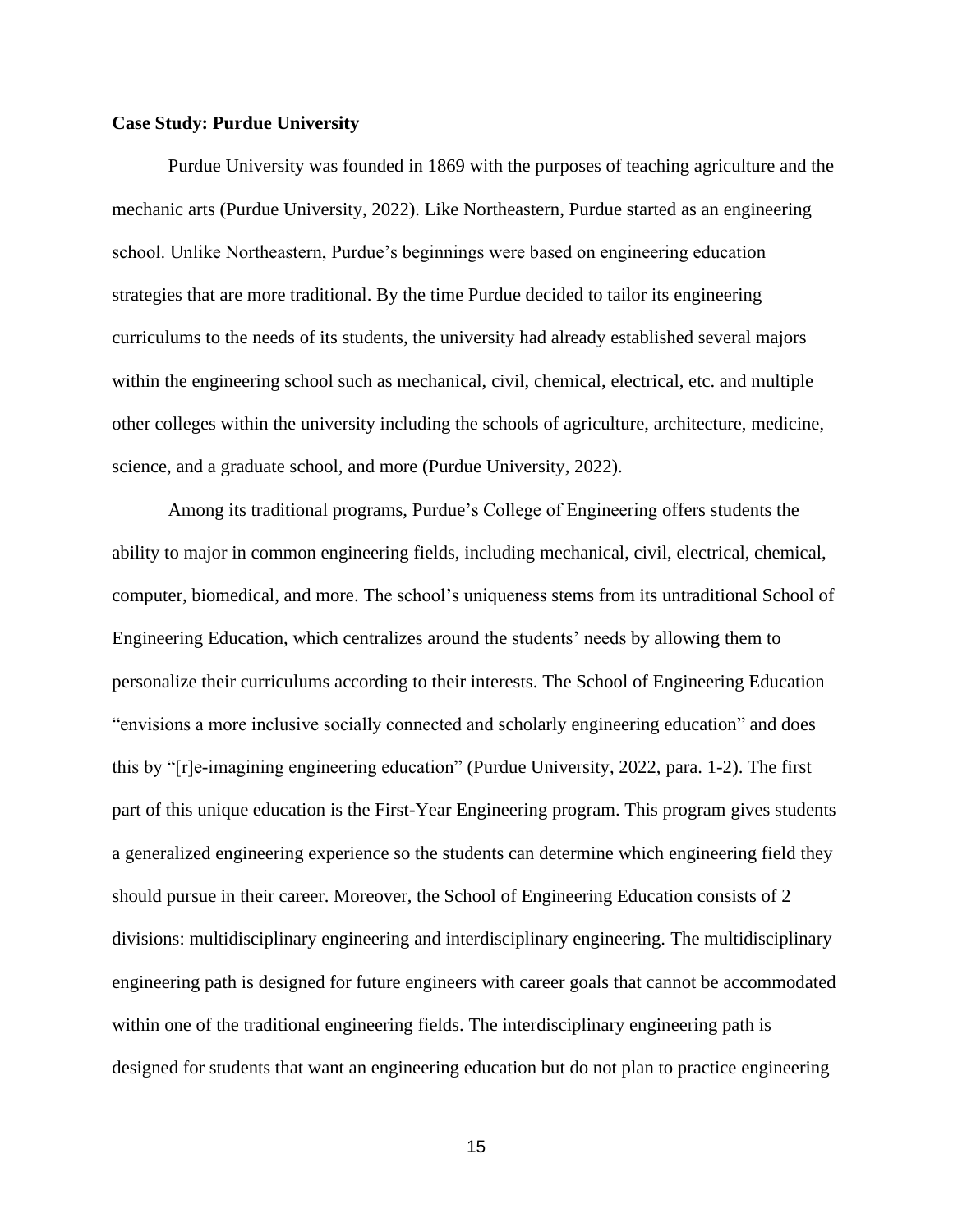in their future career. These programs provide engineering students with an atypical college experience that allows them to receive an education consisting of individually-tailored learning.

How did Purdue University shift away from its traditional engineering education strategies to the disruptive engineering education approach it uses today? Purdue alumnus and the university's fourth Department of Freshman Engineering head, Richard Grace, wrote a memoir detailing how this shift occurred. Originally, Purdue assigned the classes that each student was required to take and there were no services through which students could receive counseling or guidance. Eventually, attitudes around the university shifted the focus of engineering curriculums more towards student interests. This was in part due to the advanced technology that was revealed during World War II since students had developed a desire to learn about engineering marvels like radar, sonar, bombsights, and the atom bomb (Grace, 2010). Engineering societies like the Engineers' Council for Professional Development (ECPD) and the American Society for Engineering Education (ASEE, formerly SPEE) began to look for changes that could be made to engineering curriculums. Thus, students started becoming more relevant and important stakeholders to Purdue's engineering curriculums. According to Grace, the new engineering curriculum emphasis was on "basic science, engineering science and engineering analysis, design and systems," (Grace, 2010, para. 30). Emerging from these new sentiments, ASEE Committee member and the then Dean of Engineering at Purdue, George Hawkins, created the Faculty Committee on Freshman Engineering in 1953 (Grace, 2010). This committee was focused on creating a new set of freshman year requirements and led to a new Department of Freshman Engineering at Purdue. The Department of Freshman Engineering sought to provide students with enough time to adjust to engineering so they can choose to pursue the branch of engineering that is best suited for them. It was the first program of its kind by any university in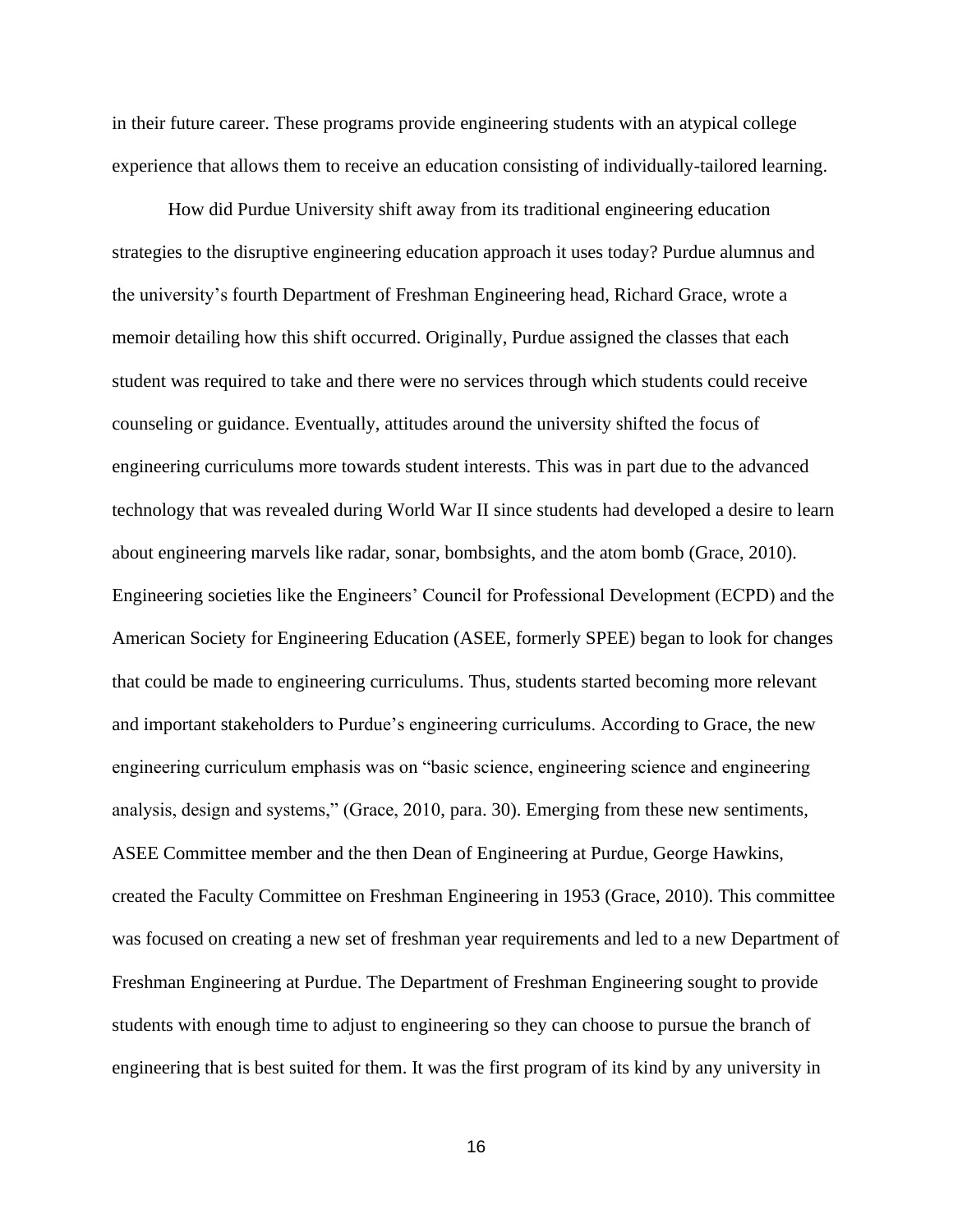the nation (Purdue University, 2022). By 1956, freshman students were subject to new graduation requirements, consisting of more math, chemistry, and physics courses (Grace, 2010).

In 1969, Richard Grace founded the Division of Interdisciplinary Engineering Studies (IDE). This division was meant to "offer new nontraditional engineering majors to freshmen; a few engineering examples include acoustical, architectural, biomedical, environmental, engineering management, systems engineering, pre-med, pre-law, etc.," (Grace, 2010, para. 39). These majors were very appealing to incoming freshmen and curricular reform soon followed in the other Schools of Engineering as well. The addition of this division further pushed students into a more critical stakeholder position for Purdue's engineering curriculums, since it is completely based around student interests. Eventually, ABET came out with new engineering curriculum requirements in 1997. ABET was a similarly critical stakeholder of Purdue's engineering curriculums since its accreditation standards were widely accepted and becoming ABET accredited would substantially benefit Purdue's engineering school. In 2004, Purdue consequently merged the Department of Freshman Engineering, IDE program, and a new Multidisciplinary Engineering program (which also centers around the students' needs and interests) into a new Department of Engineering Education (which was renamed the School of Engineering Education in 2008) (Purdue University, 2022). Thus, the restructuring of Purdue's engineering curriculums demonstrates the influence that ABET has over Purdue's engineering curriculums.

Since these early days in Purdue's development, the university has continued to cultivate engineering curriculums that tailor to specific student needs and interests. For example, Purdue invested \$750 million into an interdisciplinary research and learning complex called Discovery Park in 2001. This complex houses over 4,000 faculty and students (Purdue University, 2022).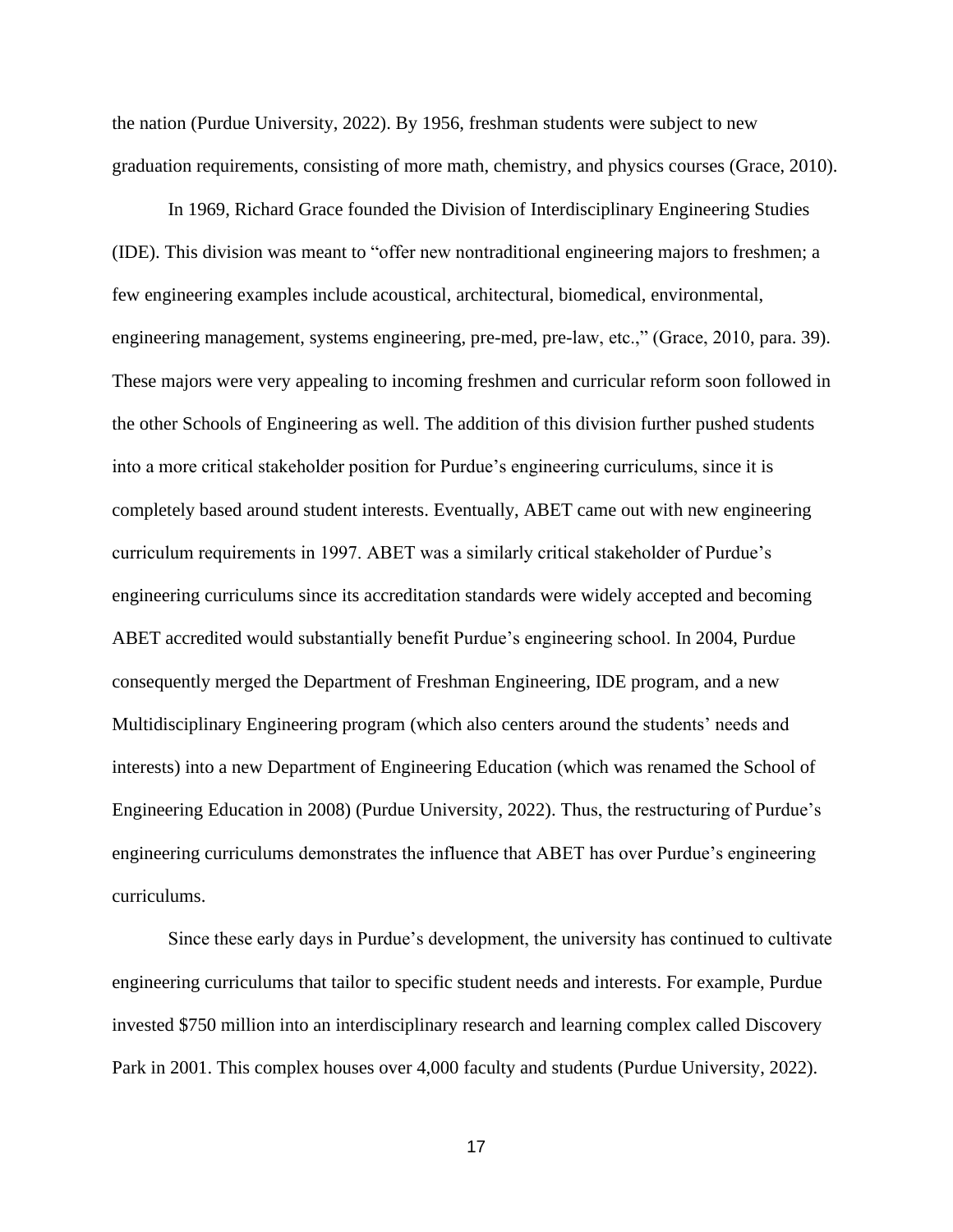Within this complex is the Flex Lab interdisciplinary research facility. Purdue invested \$54 million to build this lab in 2017, further promoting students to pursue their interests through cross-disciplinary innovation (Purdue University, 2018).

### **Discussion**

After examining all this data, you may still be uncertain about which learning strategies best suit engineers. Each approach has advantages and disadvantages, varying in long-term and short-term benefits. Stakeholders believe certain curriculums are better suited for engineers than others, but they also maintain biases that push them toward those beliefs. ABET, which acts as an executive repository for the claims of all stakeholders, devised its engineering curriculum guidelines around goals aimed to maximize engineering students' success in the long-term. But what is "success", really? The knee-jerk response is that success is akin to obtaining economic stability and job security. However, it is not the intention of all people to pursue these goals; an even more pervasive ambition is to be happy. Happiness does not always align perfectly with objectives like long-term economic stability and job security. Sometimes, individuals would rather accept a lower-paying job than a higher-paying job in order to pursue something that makes them happy. Similarly, one might choose not to relocate for a better-paying job in order to stay close to their family or friends. Money is not the only factor when people make career decisions so it is impossible to correlate the "success" of one's career only with their income. Once again, this challenges the true responsibilities of institutions of higher education, since they believe themselves responsible for students' success. Universities must decide if it is more important to give students what university officials think the students need or give students what they actually need.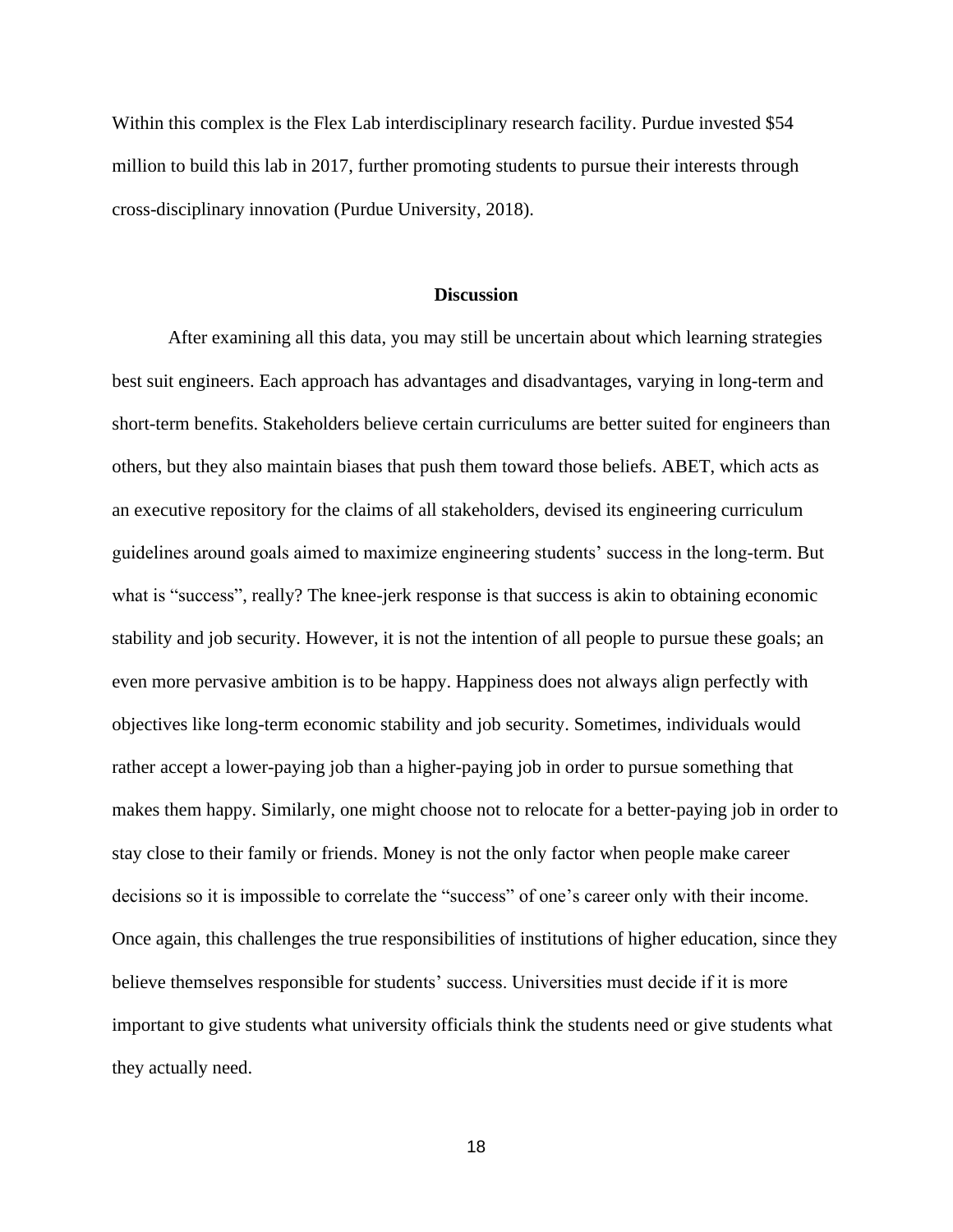After experiencing UVA's engineering curriculum and working an internship that was corporate-software-heavy from the start, I can see the benefits of each perspective. I understand the importance of developing problem-solving skills and honing an ability to consider external factors by enduring a holistic education. Moreover, I recognize that I have not had time yet to reap the long-term benefits of an engineering curriculum that is centered around problem-solving or is holistic. However, my internship with SES showed me how difficult it can be to start a corporate job without prior knowledge of company software. I felt fortunate to not be in a peculiar financial situation requiring me to join the workforce immediately after graduating. This sentiment made me feel like students should be able to choose to learn corporate software if they know their financial situation is going to be a problem in the short-term. More generally, this led me to support the view that engineering curriculums (specifically computer science engineering curriculums, since my expertise mostly lies in this field) should be individually-tailored to support students' needs, especially since they are responsible for paying their own tuition. This mindset similarly influenced my opinion on what institutions of higher education are truly responsible for when instructing their students: instead of focusing on their students' "success", universities should focus on giving students the education for which they paid. In other words, inform students about the different options of material from which they can choose to learn, in what ways each option will help their career moving forward, and from this information, let them decide what path they feel is best for them to take. This is a big decision for a student to make if they are not in a situation calling for individual curriculum tailoring. That is why I think traditional engineering curriculums that encompass ABET's goals should continue to be offered as a potential learning path and advertised as a general education, in that it works for the purposes of many rather than the purposes of individuals.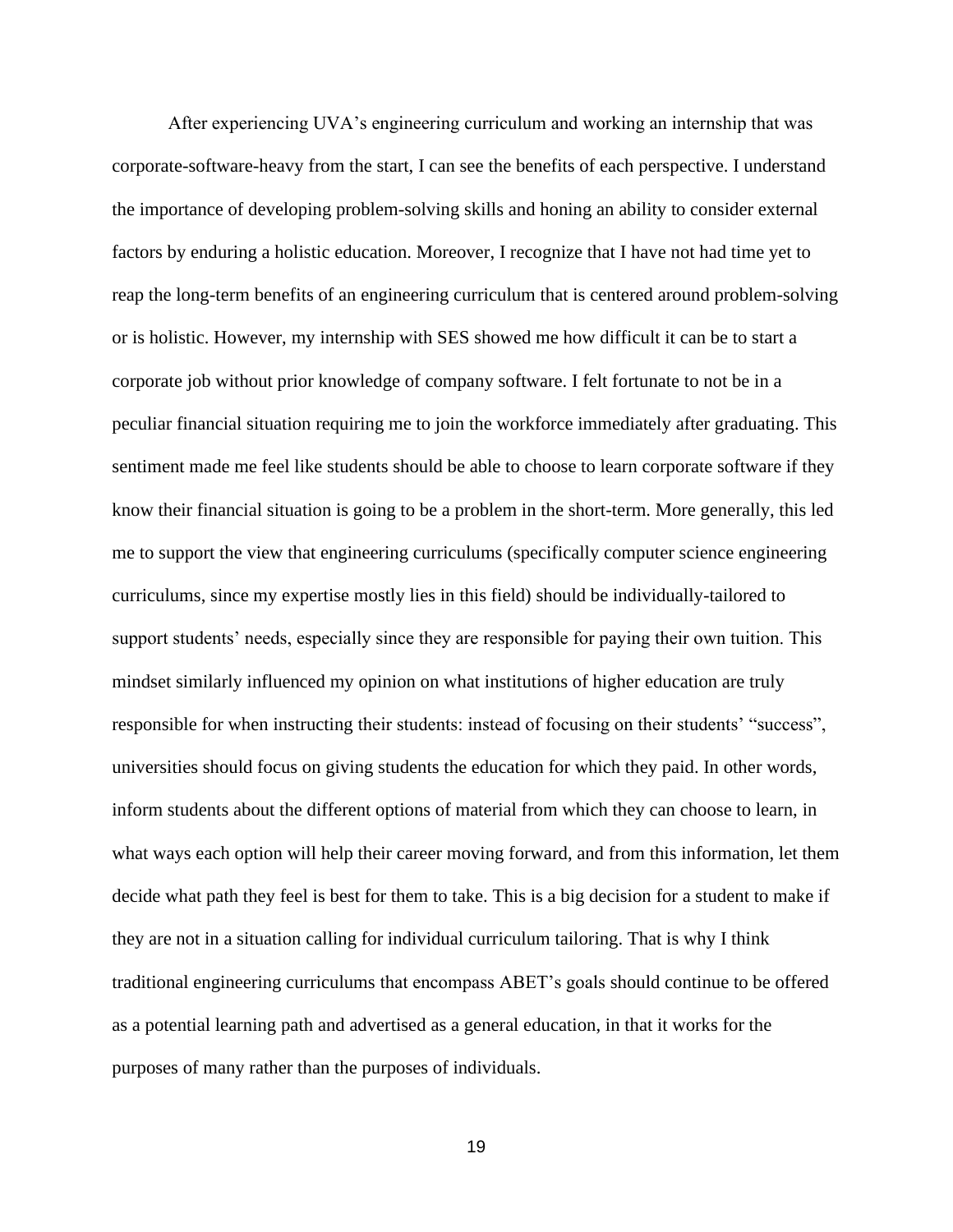### **References**

- ABET. (2021). *Criteria for Accrediting Engineering Programs, 2020 – 2021*. ABET. Retrieved February 23, 2022, from https://www.abet.org/accreditation/accreditation-criteria/criteriafor-accrediting-engineering-programs-2020-2021/.
- Barry, B. E., & Ohland, M. W. (2011). ABET Criterion 3.F: How Much Curriculum Content is Enough? *Science and Engineering Ethics*, *18*(2), 369–392. https://doi.org/10.1007/s11948- 011-9255-5.
- Buch, A. (2016). Ideas of holistic engineering meet engineering work practices. *Engineering Studies*, *8*(2), 140–161. https://doi.org/10.1080/19378629.2016.1197227.
- Barbeau, J. E. (1972, November 30). *Cooperative Education in America - Its Historical Development, 1906-1971.* ERIC. Retrieved March 29, 2022, from https://eric.ed.gov/?id=ED083913.
- Canale, R. L., Duwart, E. J., & Cates, C. (2000, June), *Co Op And Abet 2000: The Added Learning Dimension!* Paper presented at 2000 Annual Conference, St. Louis, Missouri. 10.18260/1-2--8242.
- Cech, E. A. (2021). Introduction. In *The Trouble with Passion: How Searching for Fulfillment at Work Fosters Inequality* (1st ed., pp. 1–32). introduction, University of California Press.
- Cech, E. A., & Sherick, H. M. (2015). Depoliticization and the Structure of Engineering Education. *International Perspectives on Engineering Education*, *20*, 203–216. https://doi.org/10.1007/978-3-319-16169-3\_10.
- Davis, C. (2008, May 6). *Ayn Rand Studies on Campus, Courtesy of BB&T*. NPR. Retrieved March 27, 2022, from https://www.npr.org/templates/story/story.php?storyId=90104091.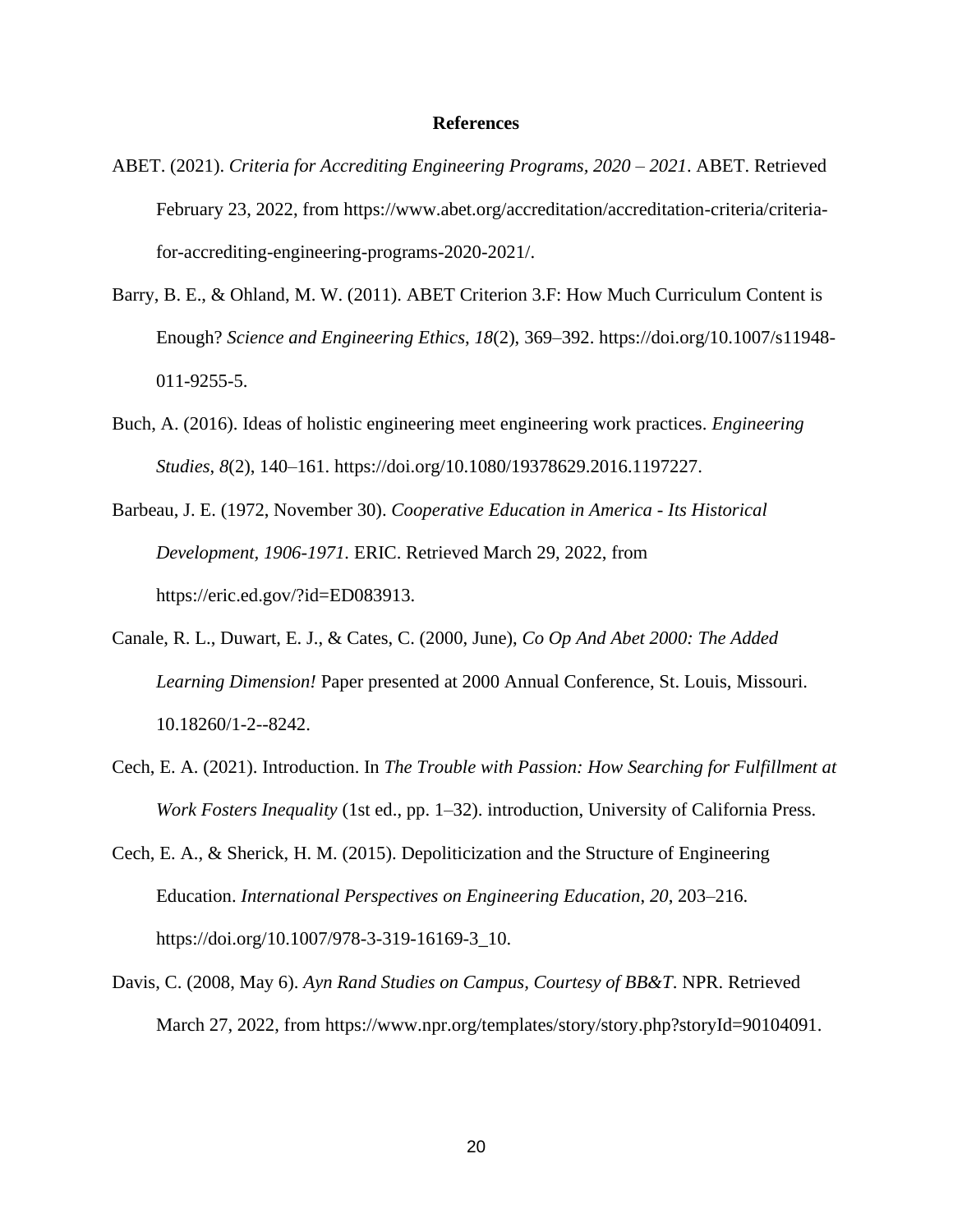- DeOrtentiis, P. S., Van Iddekinge, C. H., & Wanberg, C. R. (2021). Different Starting Lines, Different Finish Times: The Role of Social Class in the Job Search Process. *Journal of Applied Psychology*, 1–15. https://doi.org/10.1037/apl0000915.
- Digital.ai. (2021). *15th Annual State of Agile Report*. Digital.ai. Retrieved February 20, 2022, from https://digital.ai/resource-center/analyst-reports/state-of-agile-report.
- DZone. (2021). *DZone's 2021 Containers Trend Report*. dzone.com. Retrieved February 7, 2022, from https://dzone.com/trendreports/containers-1.
- Freifeld, L. (Ed.). (2021, November 19). *2021 Training Industry Report*. Training Industry Report. Retrieved February 24, 2022, from https://trainingmag.com/2021-trainingindustry-report/.
- Grace, R. E. (2010, December 1). *Freshman Engineering at Purdue University: A Memoir*. School of Engineering Education - Purdue University. Retrieved March 31, 2022, from https://engineering.purdue.edu/ENE/AboutUs/History/GraceMemoir.

Hawes, C., & Park, A. (2021, June 1). Summer 2021 Internship at G3 Technologies. personal.

- Hess, D. J., & Sovacool, B. K. (2020). Sociotechnical matters: Reviewing and Integrating Science and Technology Studies with energy social science. *Energy Research & Social Science*, *65*, 101462. https://doi.org/10.1016/j.erss.2020.101462.
- HooHacks. (2022). *Hoohacks 2022*. HooHacks 2022. Retrieved April 7, 2022, from https://www.hoohacks.io/.
- Marston, E. C. (1961). *Origin and Development of Northeastern University, 1898-1960*. Northeastern University.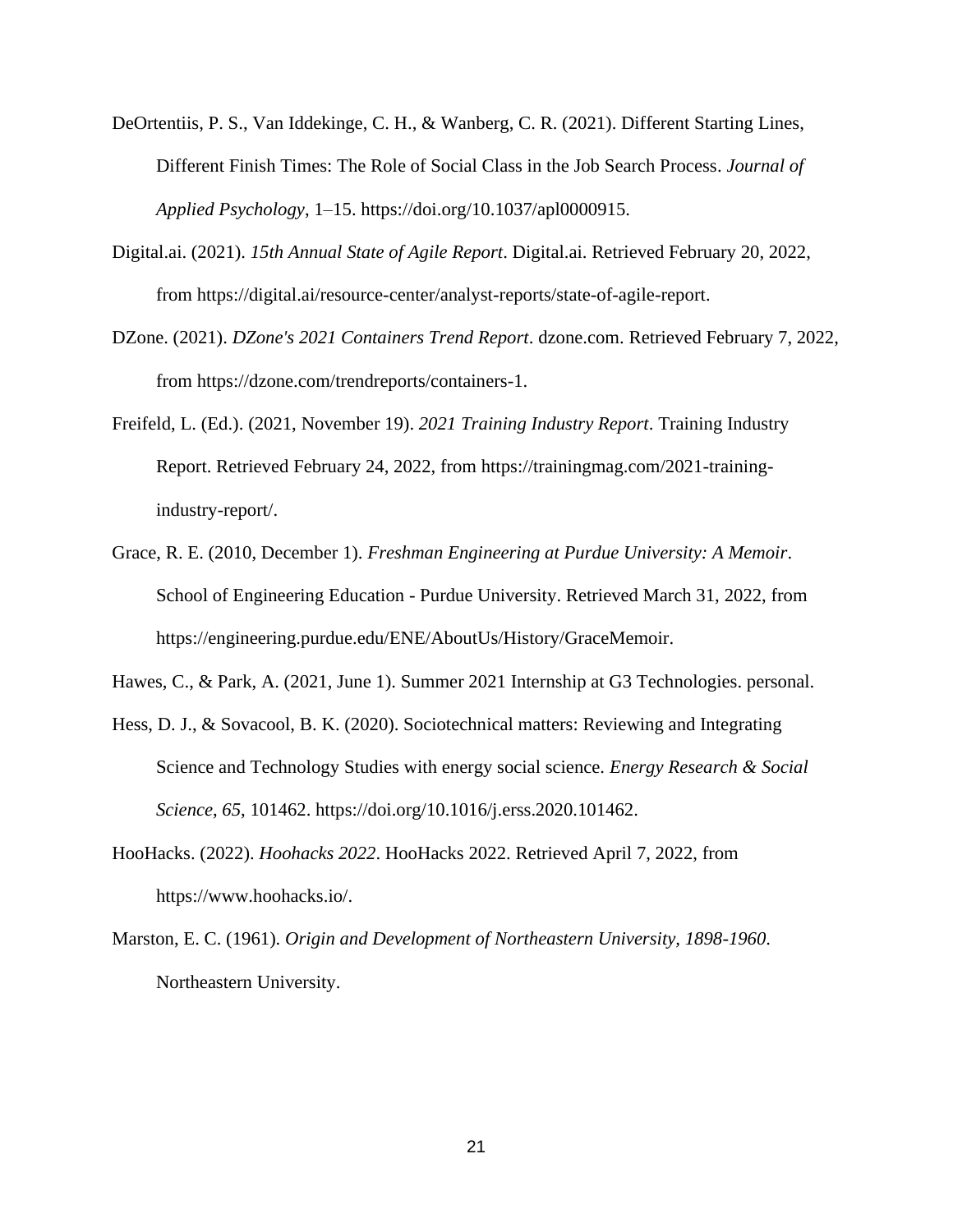- National Center for Education Statistics. (2021, May). *Postsecondary Education*. COE Postsecondary Institution Revenues. Retrieved March 2, 2022, from https://nces.ed.gov/programs/coe/indicator/cud.
- Northeastern University. (2013). *Experiential Learning*. Co-op | Experiential Learning | Northeastern University. Retrieved February 27, 2022, from https://experientiallearning.northeastern.edu//co-op/.
- Northeastern University. (2021, November 29). *Cooperative Education*. Northeastern University College of Engineering. Retrieved February 27, 2022, from https://coe.northeastern.edu/academics-experiential-learning/co-op-experientiallearning/co-op/.
- Northeastern University. (2021, September 22). *Co-op & Experiential Learning*. Department of Civil & Environmental Engineering. Retrieved April 7, 2022, from https://cee.northeastern.edu/experiential-learning/.
- Northeastern University. (2022). *Co-op FAQs*. Employer Engagement and Career Design. Retrieved February 27, 2022, from https://careers.northeastern.edu/students/student-coop/faqs/.
- Oxford Economics. (2014, February). *The Cost of Brain Drain*. Oxford Economics. Retrieved February 24, 2022, from https://www.oxfordeconomics.com/recent-releases/the-cost-ofbrain-drain.
- PayScale, Inc. (2021). *Top 10 companies with the least loyal employees*. PayScale. Retrieved February 20, 2022, from https://www.payscale.com/data-packages/employee-loyalty/leastloyal-employees.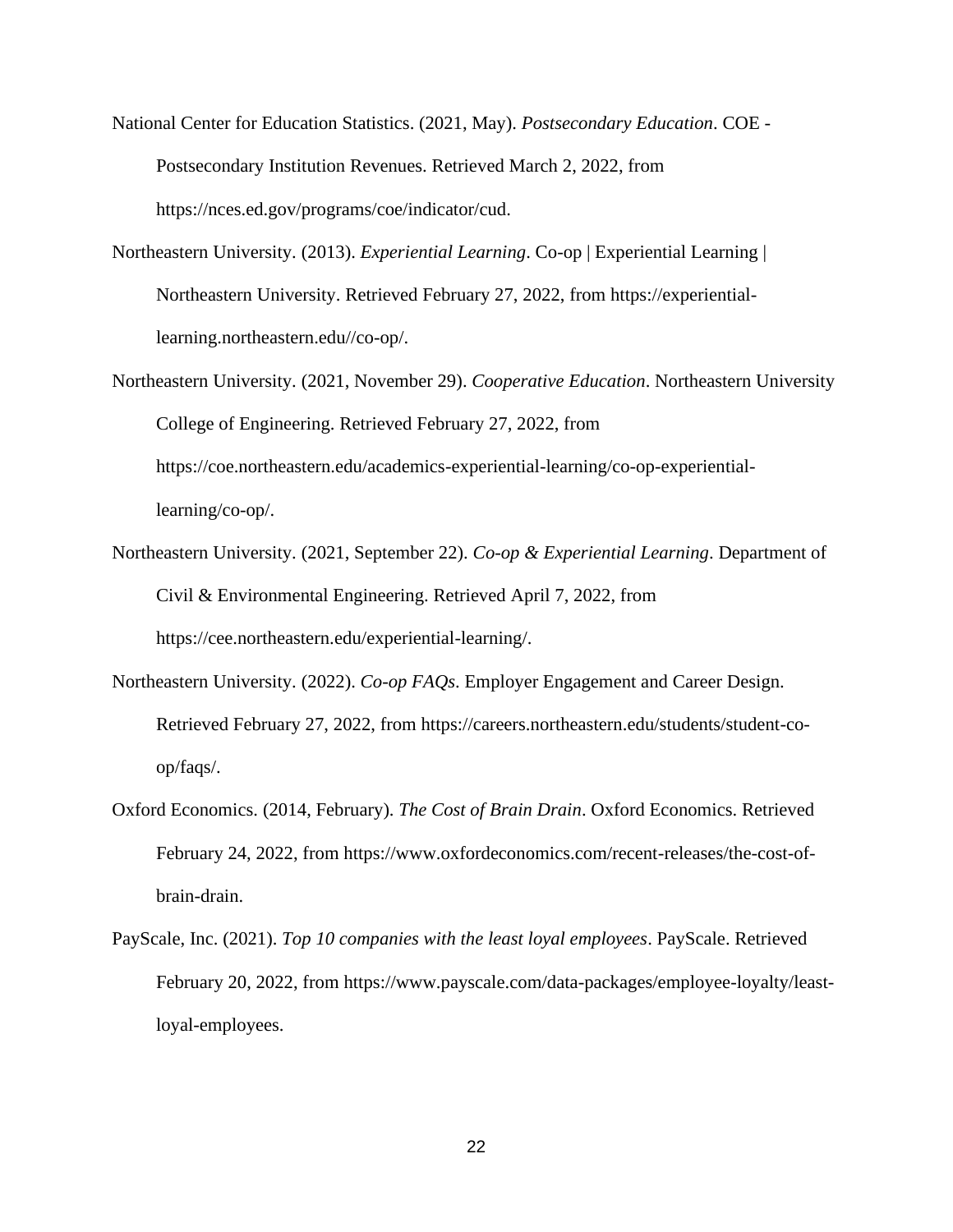Purdue University. (2018). *Engineering's New FlexLab Building Inspires Cross-Disciplinary Innovation*. College of Engineering - Purdue University. Retrieved March 31, 2022, from https://engineering.purdue.edu/Engr/AboutUs/News/Spotlights/2018/engineerings-newflex-lab-building-inspires-cross-disciplinary-innovation.

Purdue University. (2022). *About Us*. School of Engineering Education - Purdue University. Retrieved March 30, 2022, from https://engineering.purdue.edu/ENE/AboutUs.

Purdue University. (2022). *Facts and Figures*. College of Engineering - Purdue University. Retrieved March 31, 2022, from

https://engineering.purdue.edu/Engr/AboutUs/FactsFigures.

Purdue University. (2022). *History of Interdisciplinary Engineering Studies and Multidisciplinary Engineering*. School of Engineering Education - Purdue University. Retrieved March 31, 2022, from

https://engineering.purdue.edu/ENE/Academics/Undergrad/MDE/history.

- Purdue University. (2022). *History*. College of Engineering Purdue University. Retrieved March 31, 2022, from https://engineering.purdue.edu/Engr/AboutUs/History.
- Purdue University. (2022). *Purdue University Historical Timeline*. Purdue University Timelines. Retrieved March 31, 2022, from http://collections.lib.purdue.edu/timelines/puhistorical.

Slintel LLC. (2022). *Ansible Configuration Management Tool: Top Customers and competitor details 2022*. Slintel Image. Retrieved February 7, 2022, from https://www.slintel.com/tech/configuration-management/ansible-market-share.

Subramaniam, M., Azmi, A. N., & Noordin, M. K. (2020). Problem Solving Skills Among Graduate Engineers: A Systematic Literature Review. *Journal of Computational and Theoretical Nanoscience*, *17*(2), 1044–1052. https://doi.org/10.1166/jctn.2020.8766.